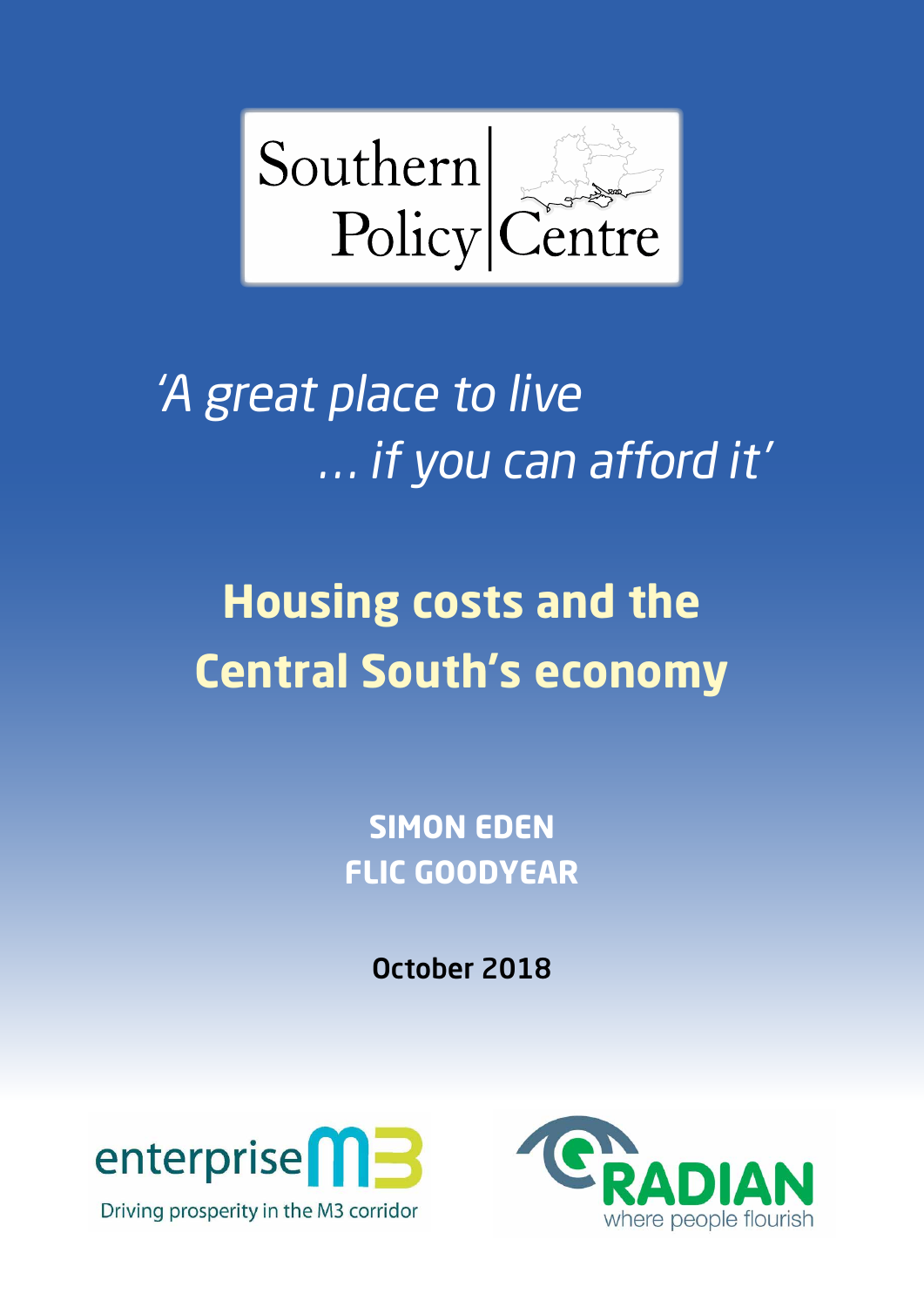# **Contents**

|  |                                          | Page             |  |  |  |
|--|------------------------------------------|------------------|--|--|--|
|  |                                          | 3                |  |  |  |
|  |                                          | $\boldsymbol{4}$ |  |  |  |
|  |                                          | 5                |  |  |  |
|  |                                          | 6                |  |  |  |
|  | Part II: Business perceptions            | 15               |  |  |  |
|  |                                          | 19               |  |  |  |
|  | Part IV: New models for delivering homes | 23               |  |  |  |
|  | Part V: The risks and the challenges     | 24               |  |  |  |
|  | Part VI: What's to be done?              | 26               |  |  |  |
|  |                                          | 30               |  |  |  |
|  |                                          |                  |  |  |  |
|  | About the Southern Policy Centre         | 32               |  |  |  |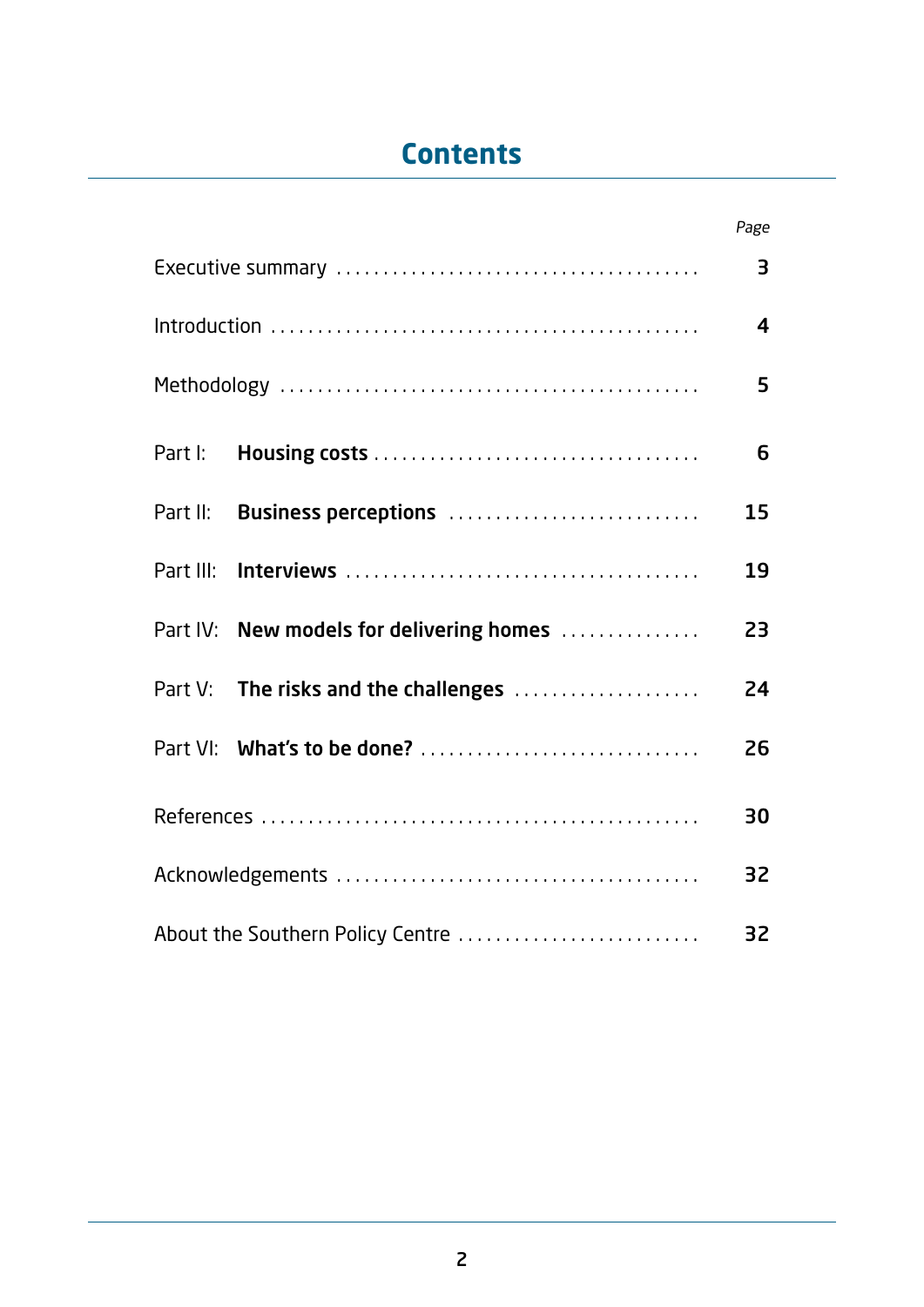# **Executive Summary**

The Central South is recognised as having some of the highest housing costs outside London. This report reviews the cost of house rental and purchase in the region and quantifies those costs, showing how they have increased in recent years. It also explores the impacts of those costs on the affordability of housing, on patterns of rental and purchase, and on commuting behaviour.

At the heart of this study is an examination of how the Central South's business community believe high housing costs affect them. Drawing on survey data and interviews, it reveals a concern for their ability to recruit to professional, technical and support roles, and a fear amongst some that an inability to attract skilled staff will force them to re-examine plans for growth and investment, and perhaps even consider relocation.

The research goes on to look at how local councils and housing associations are tackling the issues our survey and interviews have highlighted. We end by suggesting what we believe are the risks high housing costs pose for the Central South's economy and set out challenges for housing providers and businesses to tackle if we are to make things better.

The purpose of this report is to promote debate. Discussion of our findings will help the Southern Policy Centre shape some final recommendations on how we can tackle the challenge of high housing costs which is, we believe, a real threat to the continued success of the Central South's economy.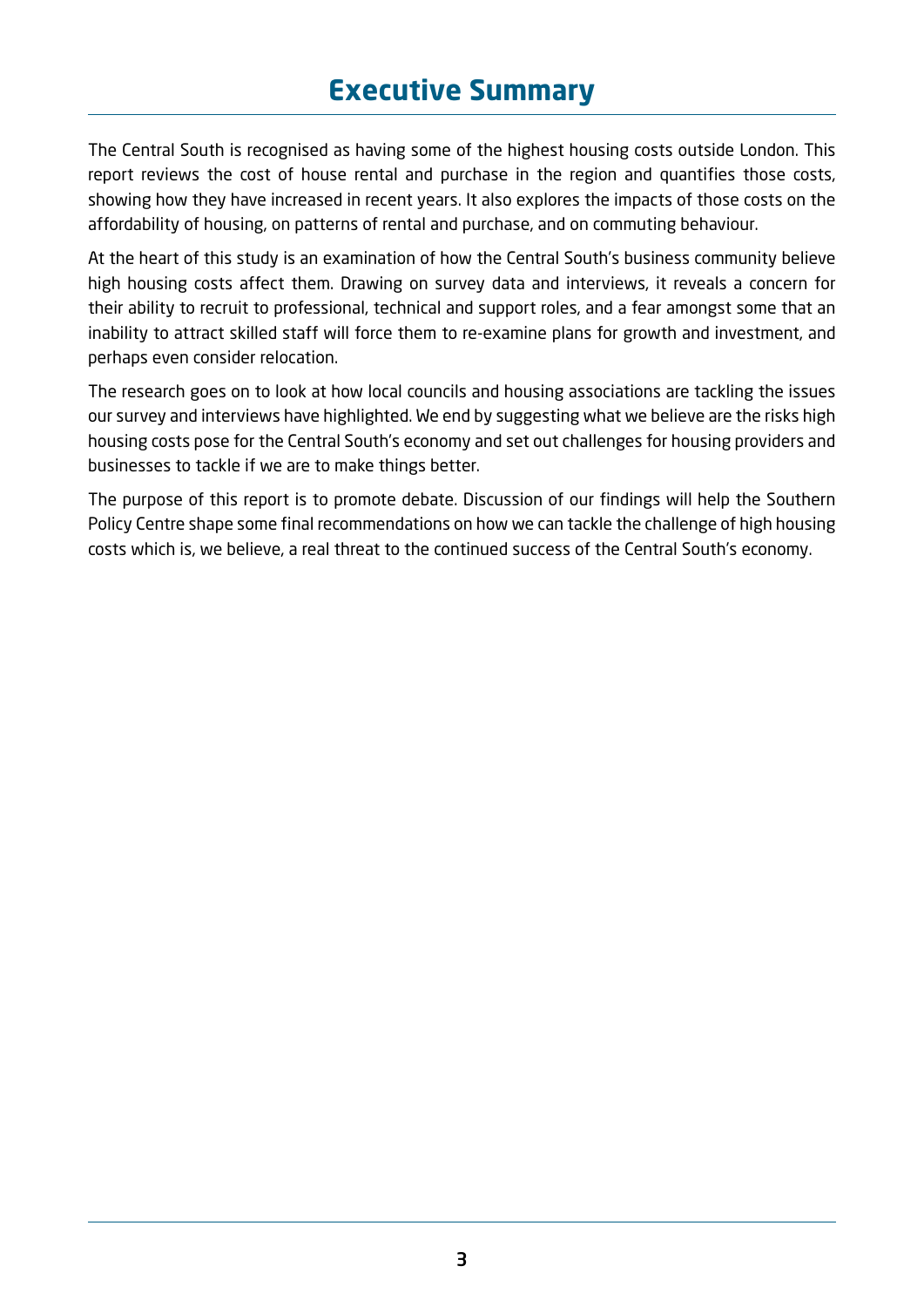# **Introduction**

The state of the UK's housing market has been a permanent item on the agenda of successive UK Governments. They rightly recognise that good-quality housing is important for our society, for public health and, by facilitating labour mobility, for the economy. Many efforts have been made to fix what the Prime Minister called, in February 2017, $1$  'our broken housing market'.

The policy focus has been, at various times, on three key topics: the condition of our housing stock, the rate at which we build new homes, and the 'affordability' of homes. 'Affordability' has a specific meaning in public policy – social rented, affordable rented and intermediate housing, provided to eligible households whose needs are not met by the market. Eligibility is determined with regard to local incomes and local house prices.<sup>2</sup> For many businesses the term has a simpler meaning: can someone on average income afford to buy or rent in the area?

When it comes to the cost of purchasing a home, we see prices from two perspectives. On the one hand, there is a common media and political perception that high prices are indicative of a thriving economy, and add to home owners' sense of 'wealth' and prosperity.3 But many also recognise that those high prices exclude people from home ownership, putting pressure on the non-market affordable and private rented sectors.

The economist Kate Barker recognised in her 2004 report<sup>4</sup> that a failing housing market - lack of homes for purchase or rent – can, inter alia, impact on the economy, saying 'A weak supply of housing contributes to macroeconomic instability and hinders labour market flexibility, constraining economic growth'. This research report, commissioned by the Radian Group and Enterprise M3 Local Enterprise Partnership, examines the impact of housing costs (both for house purchase and rental) on the local economy in Central Southern England, and highlights issues for further discussion.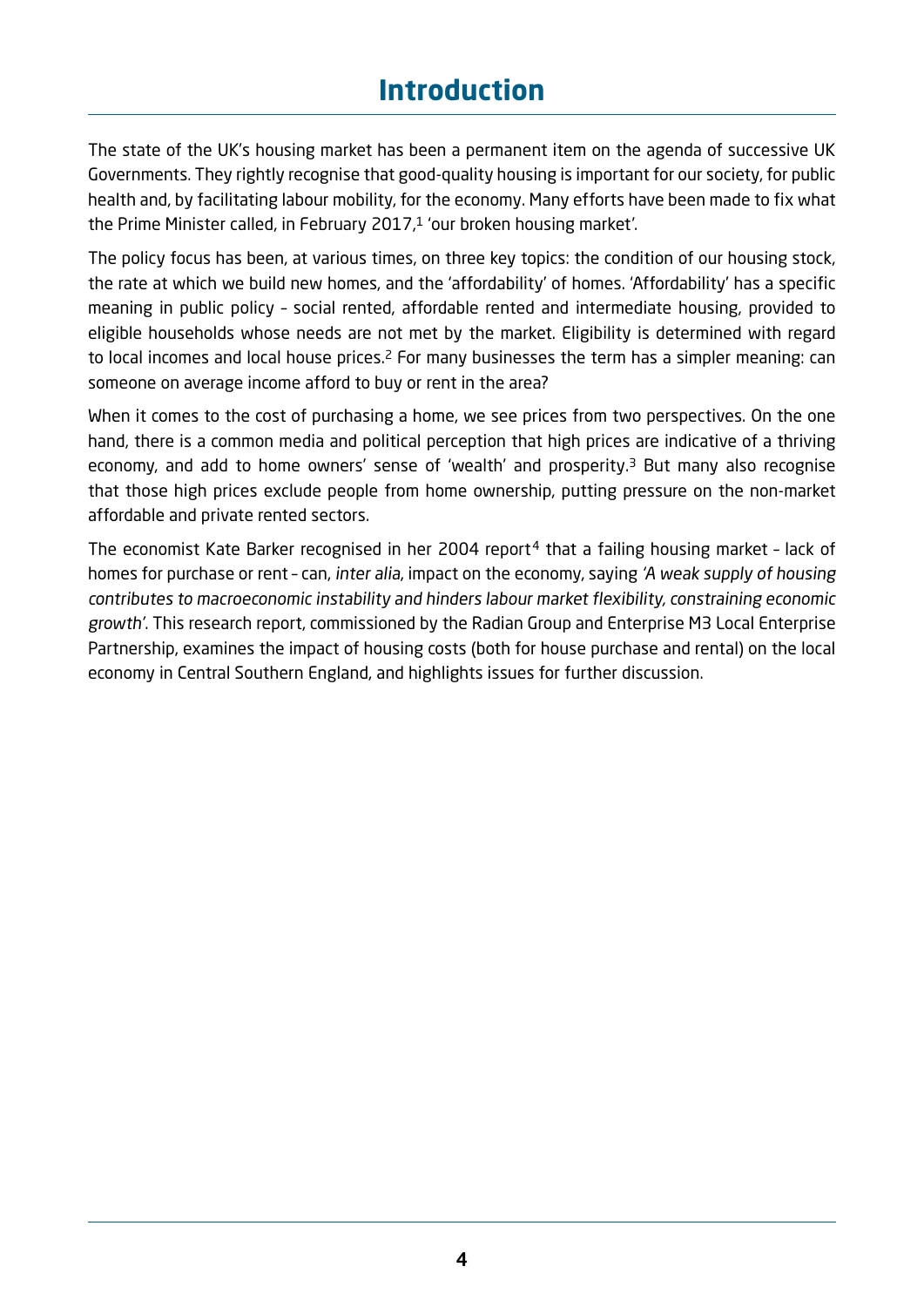# **Methodology**

Unless otherwise stated, data presented in this report are for the Central South of England: for this study, that is the county areas of Dorset, Hampshire and Surrey, together with the six unitary councils of Berkshire and the unitary councils of Bournemouth, Poole, Portsmouth, Southampton, Wiltshire and the Isle of Wight.

Data on earnings, prices and rents are drawn from ONS published data (see references vi, vii and viii), which have been analysed by SPC for the purposes of this report. Where appropriate, we have used the median data point to offer a better comparison between areas given the skewed distribution of housing costs.

Each of the graphs at Figures 4, 5 and 6 show an  $r^2$  value. This measures the degree to which there is a correlation between the two data sets: if there were perfect correlation the value for  $r^2$ would be 1.0. An r<sup>2</sup> of 0.24 for Figure 4, for example, tells us that 24% of the variability in home ownership levels can be explained by how affordable homes are, which can be regarded as explaining a significant component of variability.

The business survey reported on in Part II was conducted by We Work With Data,5 with links to e-questionnaires distributed by Surrey and Hampshire Chambers of Commerce, Enterprise M3 and Solent LEPs, and the South Central Federation of Small Businesses. A copy of the questionnaires completed by businesses and their employees can be found at https://wp.me/p91v7B-k2.

Part III reports on interviews conducted with representatives of 13 local authorities, businesses and business organisations across the Central South. Comments or quotes from those interviews, shown in italics, have not been attributed to individual participants.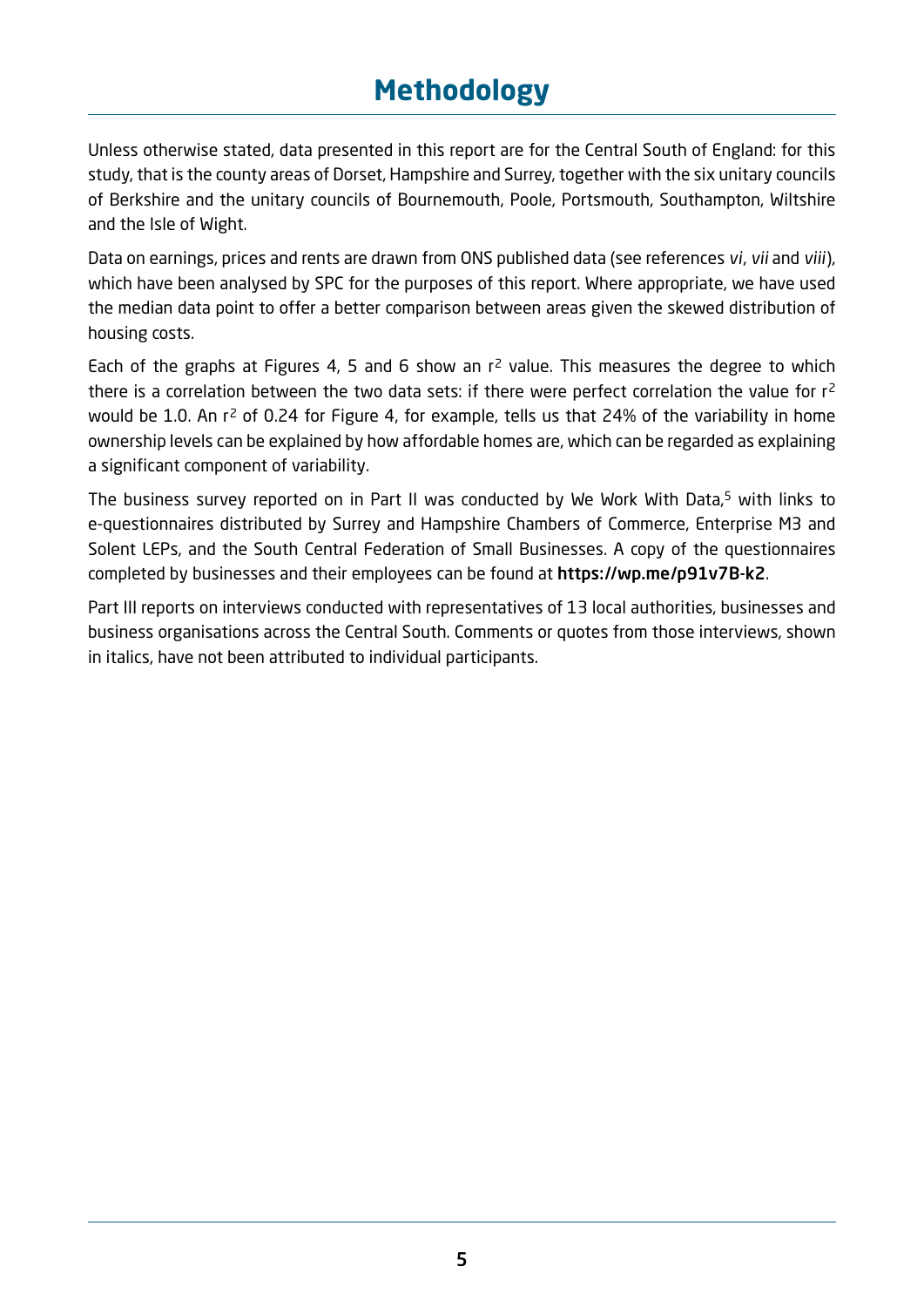# Prices, rents and affordability

It is widely recognised that the most expensive housing areas in the UK are London and the South. Table 1 compares housing costs in our study area with costs across the wider South East region, London and England.

|                      | <b>Median house prices</b><br>$(£000s)$ <sup>6</sup> | <b>Median monthly</b><br>private sector rents $(E)^7$ |  |  |
|----------------------|------------------------------------------------------|-------------------------------------------------------|--|--|
| <b>Central South</b> | 337                                                  | 922                                                   |  |  |
| <b>South East</b>    | 310                                                  | 875                                                   |  |  |
| <b>London</b>        | 460                                                  | 1,433                                                 |  |  |
| England              | 230                                                  | 675                                                   |  |  |

Table 1: Median house prices and rents, 2016/17 (Source: ONS, SPC analysis)

These data confirm the high cost of ownership in the Central South. Rental costs are only slightly ahead of the rest of the South East region, but significantly higher than the rest of England outside London.

However, what matters to individuals is the share of their income which goes to meet housing costs. For those purchasing a property, that can be measured by the Affordability Index (A.I.) – the ratio of median prices to gross median income. $8$  For renters, affordability can be measured by the proportion of their gross median income spent on rent. Table 2 shows these data for the Central South compared with other geographies.

|                      | <b>Affordability Index</b><br>(for property purchase) | <b>Percentage of gross income</b><br>spent on rent |
|----------------------|-------------------------------------------------------|----------------------------------------------------|
| <b>Central South</b> | 10.6                                                  | 34.6                                               |
| <b>South East</b>    | 9.8                                                   | 33.2                                               |
| <b>London</b>        | 13.2                                                  | 49.5                                               |
| England              | 7.9                                                   | 27.8                                               |

Table 2: Affordability Index and rent as a share of income 2016/17 (Source: ONS, SPC analysis)

Once again, the data illustrate the high cost of both purchase and rental in the Central South, with both A.I. and rent as a percentage of monthly income exceeding the figure for the South East, as well as the rest of England. Only London has higher housing costs.

The historic trend in housing costs across the Central South is also important. Figure 1 shows the percentage increase in median house prices between 2007 and 2017 as measured in each of the 40 unitary and district council areas across the Central South and indicates the average increase for the South East and England. Figure 2 shows the increase in median earnings over the same period.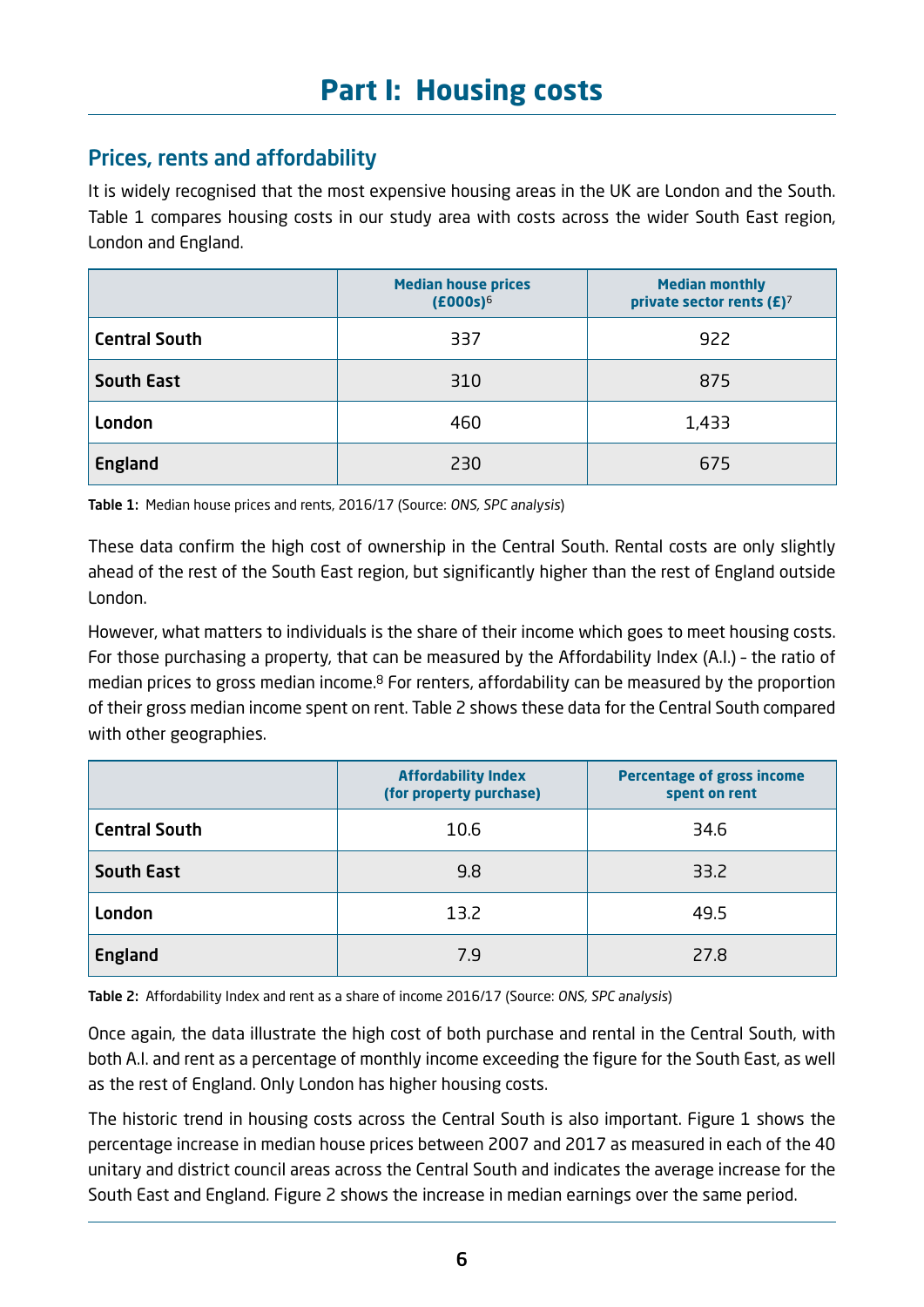

Figure 1: Increase in median house price across the Central South 2007-2017 (Source: ONS, SPC analysis)



Figure 2: Increase in median earnings across the Central South 2007–2017 (Source: ONS, SPC analysis)

Taking these data sets together we can determine the increase in the A.I. for the Central South between 2007 and 2017, shown in Figure 3. Whilst there is some variation, a large majority (36 out of 40) of local authority areas in the Central South have seen an increase in their A.I.: in other words, the growth in house prices has outstripped the growth in income, and house purchase has become commensurately harder.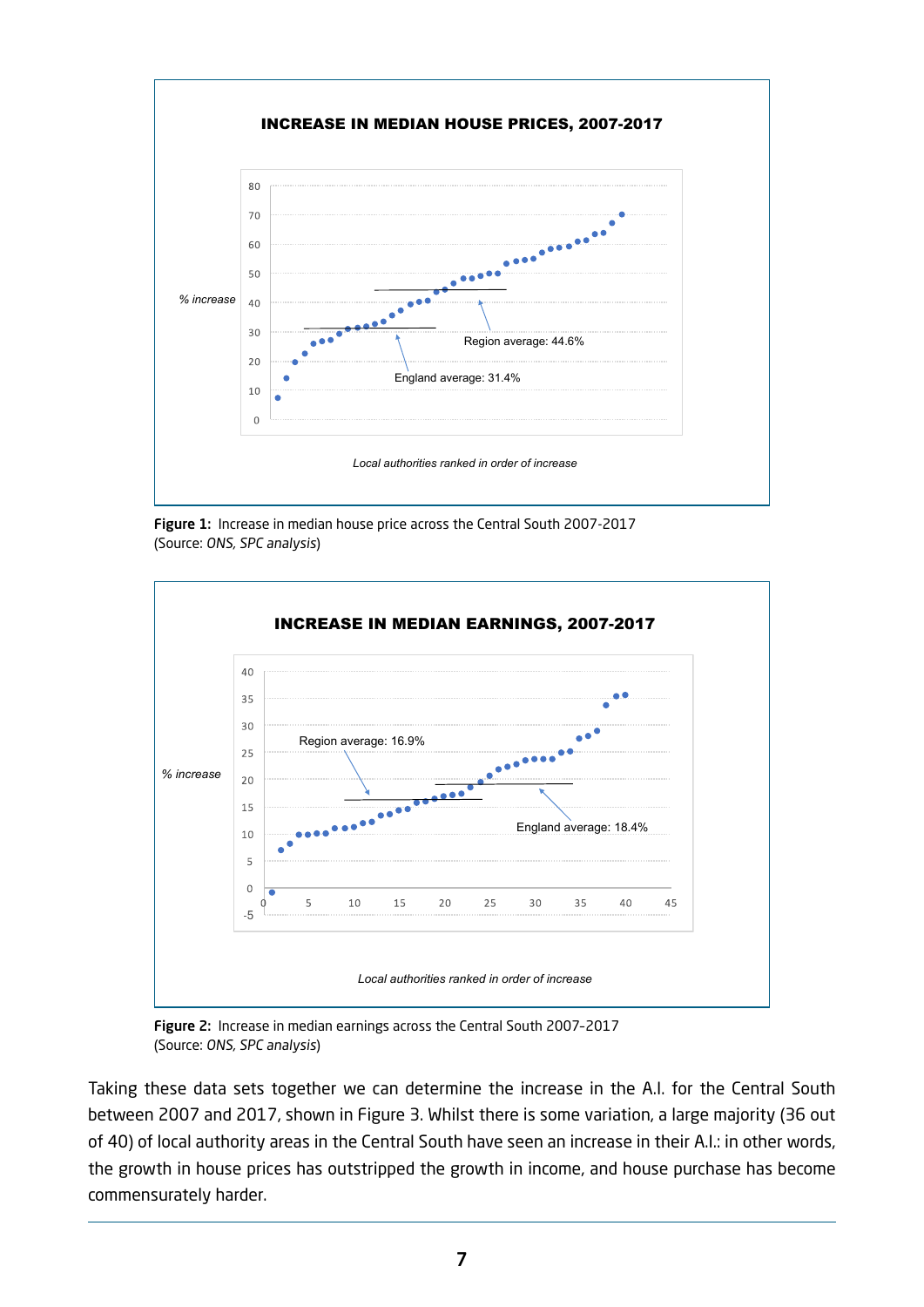

Figure 3: Change in Affordability Index across the Central South 2007-2017 (Source: ONS, SPC analysis)

| The challenge of high house prices varies in its impact on different areas in the Central South. |  |  |  |  |  |  |  |
|--------------------------------------------------------------------------------------------------|--|--|--|--|--|--|--|
| Table 3 shows the areas with the highest and lowest changes in A.I.                              |  |  |  |  |  |  |  |

| <b>Highest Increase 2007-2017</b> |                |                                   | Lowest Increase 2007-2017      |                |                                   |  |
|-----------------------------------|----------------|-----------------------------------|--------------------------------|----------------|-----------------------------------|--|
| <b>Local Authority</b>            | A.I.<br>(2017) | <b>Change</b><br><b>from 2007</b> | <b>Local Authority</b>         | A.I.<br>(2017) | <b>Change</b><br><b>from 2007</b> |  |
| Elmbridge                         | 14.5           | 5.7                               | <b>Gosport</b>                 | 7.0            | 0.6                               |  |
| <b>Mole Valley</b>                | 14.5           | 5.4                               | <b>Portsmouth</b>              | 7.5            | 0.4                               |  |
| <b>Reigate &amp; Banstead</b>     | 11.6           | 3.7                               | <b>New Forest</b>              | 10.3           | 0.4                               |  |
| <b>Spelthorne</b>                 | 11.2           | 3.6                               | <b>Bournemouth</b>             | 8.8            | 0.3                               |  |
| <b>Tandridge</b>                  | 12.3           | 3.5                               | Southampton                    | 7.5            | 0.2                               |  |
| <b>Windsor &amp; Maidenhead</b>   | 12.4           | 3.3                               | <b>Christchurch</b>            | 12.4           | 0.1                               |  |
| Slough                            | 11.0           | 3.3                               | <b>Isle of Wight</b>           | 7.7            | $-0.1$                            |  |
| Wokingham                         | 11.5           | 3.3                               | <b>Test Valley</b>             | 8.5            | $-0.4$                            |  |
| Runnymede                         | 12.2           | 3.2                               | <b>North Dorset</b>            | 9.3            | $-1.0$                            |  |
| <b>Epsom &amp; Ewell</b>          | 13.1           | 3.1                               | <b>Weymouth &amp; Portland</b> | 7.9            | $-1.6$                            |  |

Table 3: Highest and lowest increases in Affordability Index from 2007–2017 in the Central South (Source: ONS, SPC analysis)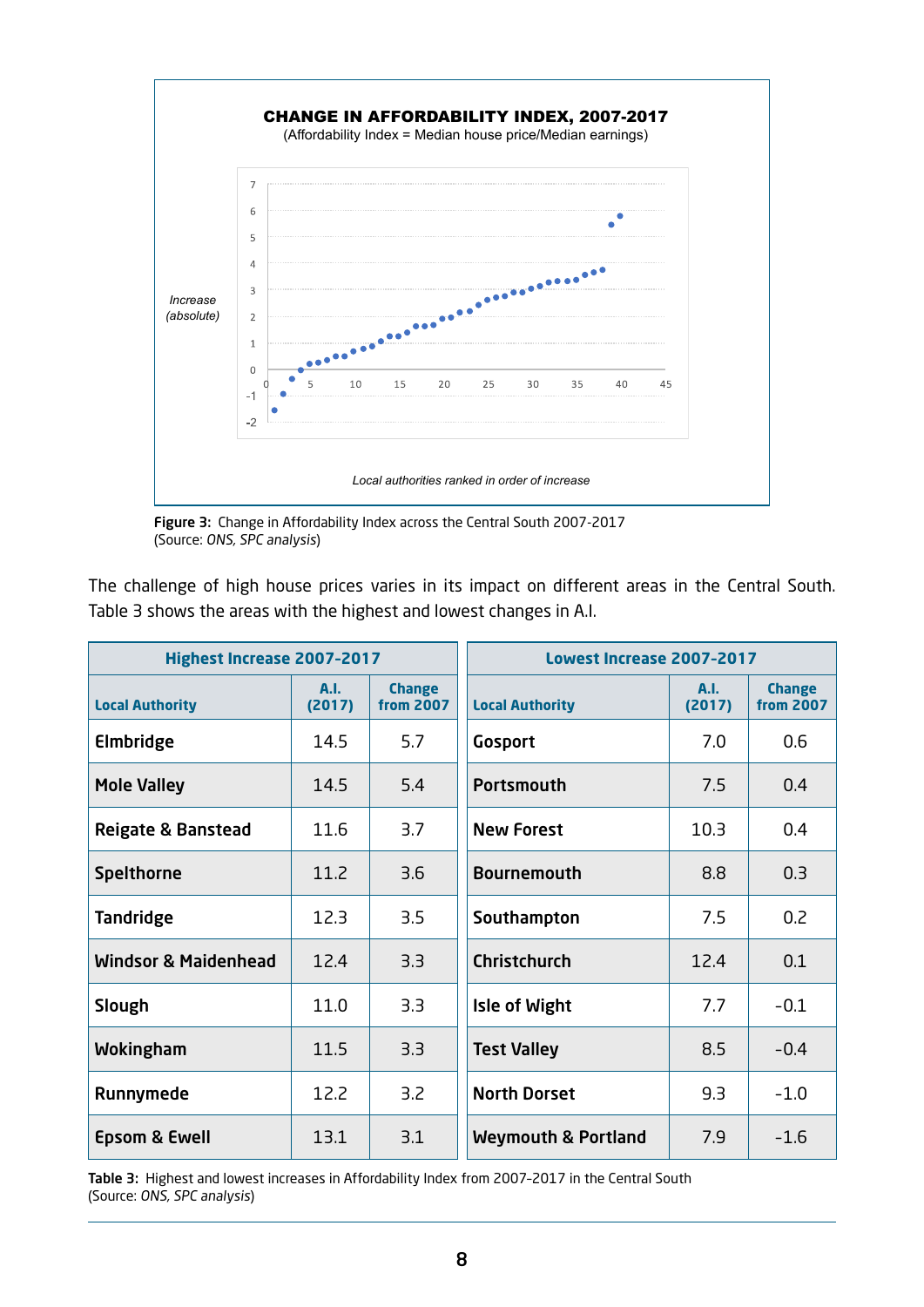There is a very clear pattern in these data. Authorities nearest to London have seen the greatest increases in A.I., and so become less affordable: seven of the eleven districts in Surrey are in the top 10. This suggests that the London 'boom' in prices over the last decade has rippled out to many of its neighbouring counties and districts.

By contrast, the lowest increases (and even modest decreases) are seen in south Hampshire and parts of Dorset which are further from the capital. However, purchases costs remain high even in these areas: only four of the lowest 10 have an A.I. below the England average.

Table 4 shows how median annual rental spend has increased by region in recent years. Annual rental costs in the Central South are higher than the regional and national average, with only London rents being greater. Interestingly, the rate of increase in our area has not been as high as others in recent years, suggesting there is a 'rippling out' of rent rises from the capital, with the London effect impacting increasingly further afield.

|                      | <b>Median annual rental costs (Es)</b><br>(2017) | <b>Percentage increase</b><br>since 2014 |
|----------------------|--------------------------------------------------|------------------------------------------|
| <b>Central South</b> | 11,069                                           | 10.3%                                    |
| <b>South East</b>    | 10,500                                           | 15.1%                                    |
| London               | 17,196                                           | 10.2%                                    |
| England              | 8,100                                            | 13.4%                                    |

Table 4: Change in median annual rental costs 2014–2017 (Source: ONS, SPC analysis)

Rental remains a more expensive option for households. On average, those buying their home with a mortgage spent 18% of their household income on mortgage payments whereas rent payments were 28% of household income for social renters and 34% of household income for private renters. Excluding housing benefit, the average proportion of income spent on rent was 37% for social renters and 39% for private renters (England-only data<sup>9</sup>).

## Trends in owner occupation

Housing tenure analysis undertaken by the Resolution Foundation<sup>10</sup> based on the Labour Force Survey found that in the South East (excluding London) home ownership with a mortgage fell 11% from 39% in 2000 to 28% in 2017. The national picture saw a slightly smaller drop of 9% from 34% to 25%. However, during the same period outright home ownership in the region rose 4% from 24.5% in 2000 to 28% in 2017, against the national picture of 23% to 27%.

The same report shows that over the period from 2000 to 2017 the proportion of households renting private, council or housing association properties has increased from 19.1% to 21.2%. Over that period there has been a significant increase in the percentage renting privately from 7.3% to 12.1%, and a small fall in those renting from councils. The increase in the numbers renting has also been noted by Shelter, $11$  who point out that a significant number of private renters is no longer simply a feature of built-up urban areas, but is now also common in market towns and rural communities.

The English Housing Survey (EHS) 2016/17, published by MHCLG,<sup>12</sup> which does not break down data by region, found that in 2006–07 about three quarters (72%) of those aged 35–44 were owneroccupiers. By 2016–17, this had fallen to half (52%). While owner-occupation remains the most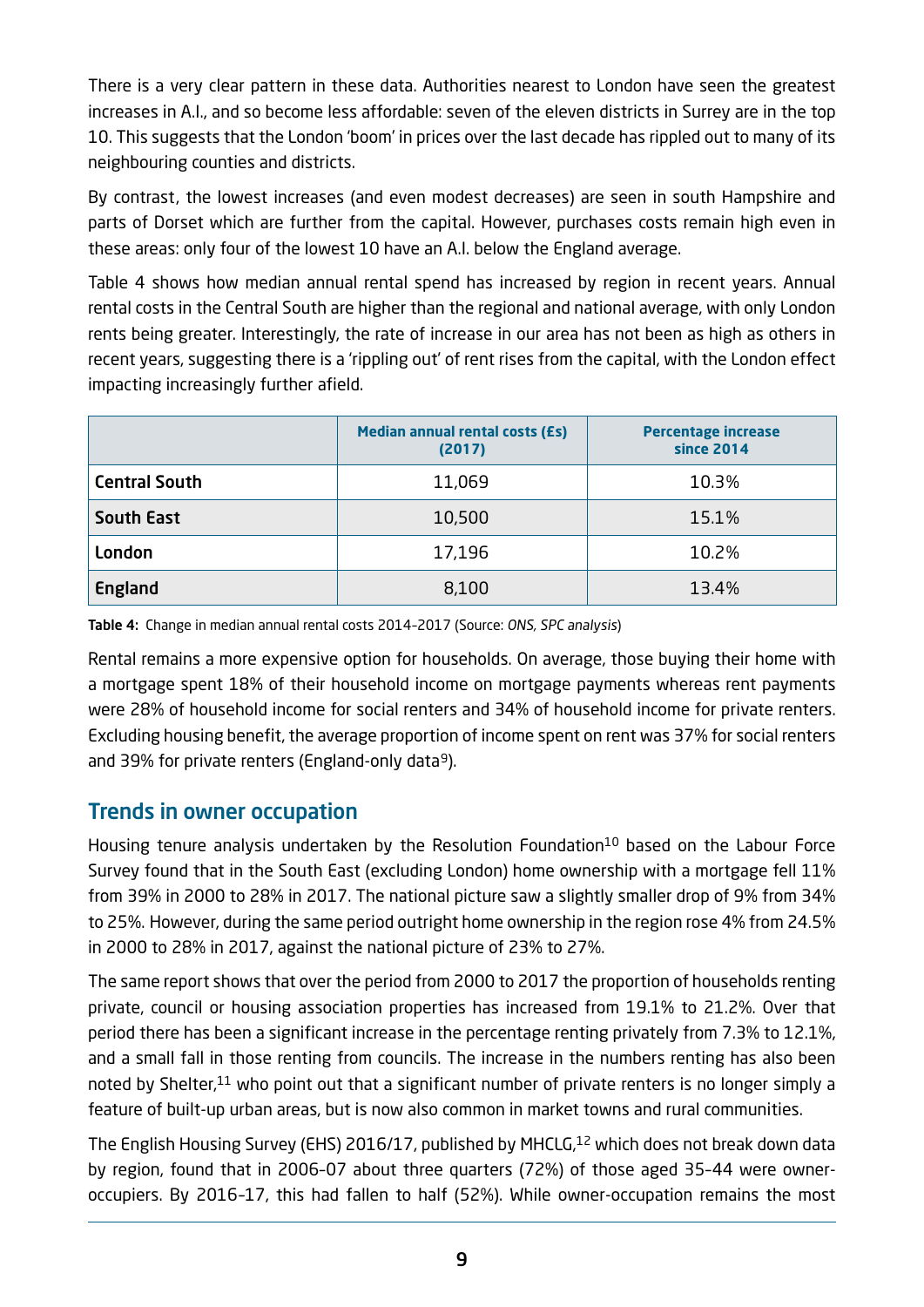prevalent tenure for this age group, there has been a considerable increase in the proportion of 35–44 year olds in the private rented sector (11% to 29%). The proportion in the social rented sector did not change.

For those aged 25–34, 27% of those aged 25–34 lived in the private rented sector in 2006/07. By 2016/17 this had increased to 46%. Over the same period, the proportion of 25–34 year olds in owner-occupation decreased from 57% to 37%. The overall trend away from owner-occupation is most marked in this younger age group.

Figure 4 shows the relationship between A.I. and levels of home ownership. It suggests a slightly surprising positive correlation, with ownership increasing in more expensive areas. This may reflect a willingness by wealthier individuals to invest in properties in these areas as assets.



Figure 4: Relationship between Affordability Index and the level of home ownership in the Central South -  $r^2$  = 0.24 (Source: ONS,<sup>13</sup> SPC analysis)

Figure 5 suggests a negative correlation between A.I. and the percentage of accommodation available for rent in an area. This may be a consequence of the relationship between ownership and A.I. shown in figure 4, and indicates that it may be harder to find an opportunity to rent in areas with high prices.



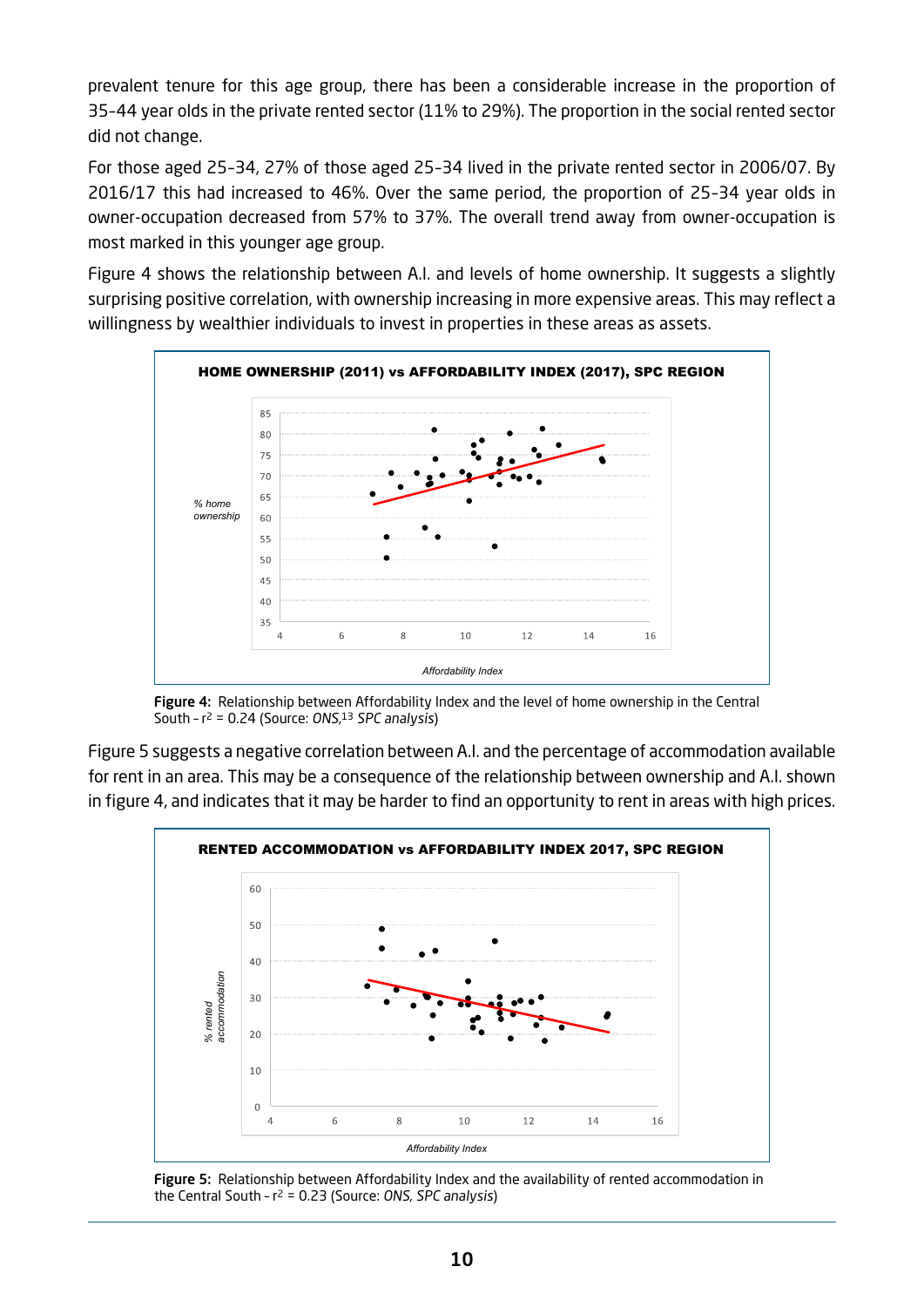## Key workers

A key worker is usually defined as a public sector worker providing an essential service, e.g. NHS staff, police, firefighters, and teachers. They are important economically in providing the social infrastructure which enables business to flourish. Data on key workers can also act as a proxy for others in the private sector (often providing outsourced public services) on lower wages or salaries, who will face the same challenges in managing household finances.

Key workers have been a focus in housing policy, with ministers seeking to put in place (with varying degrees of success) policies aimed at ensuring accommodation is affordable and accessible to this group. Given that their salaries, particularly for lower-grade staff, are often modest, key workers may face a particular challenge in the Central South.

Table 5 shows the A.I. for two examples of key workers – nurses and teachers – in the ten council areas in the Central South where the overall A.I. is highest. It compares those data with A.I. for those on median salary. Key worker salaries are based on those at the early stages of their careers.

|                                 | <b>Affordability Index</b> |                              |                                |  |  |  |  |
|---------------------------------|----------------------------|------------------------------|--------------------------------|--|--|--|--|
|                                 | <b>Median salary</b>       | Nurse's salary <sup>14</sup> | Teacher's salary <sup>15</sup> |  |  |  |  |
| <b>Elmbridge</b>                | 14.5                       | 23.0                         | 19.2                           |  |  |  |  |
| <b>Mole Valley</b>              | 14.5                       | 20.4                         | 17.0                           |  |  |  |  |
| <b>Epsom &amp; Ewell</b>        | 13.1                       | 19.2                         | 16.0                           |  |  |  |  |
| <b>East Dorset</b>              | 12.6                       | 14.3                         | 12.3                           |  |  |  |  |
| <b>Windsor &amp; Maidenhead</b> | 12.4                       | 19.8                         | 16.5                           |  |  |  |  |
| <b>Christchurch</b>             | 12.4                       | 13.6                         | 11.8                           |  |  |  |  |
| <b>Tandridge</b>                | 12.3                       | 16.9                         | 14.1                           |  |  |  |  |
| Runnymede                       | 12.2                       | 16.3                         | 13.6                           |  |  |  |  |
| <b>Guildford</b>                | 11.8                       | 17.5                         | 14.6                           |  |  |  |  |
| <b>Purbeck</b>                  | 11.6                       | 12.2                         | 10.6                           |  |  |  |  |

Table 5: Affordability Index for nurses, teachers and those on median salaries in the ten council areas with highest A.I. in the Central South (Source: ONS, RCN and DfE, SPC analysis)

In each area houses are less affordable for nurses, whilst in three cases (all further from London) the teacher's salary is slightly better than the median. For these key workers, in most instances housing is less affordable, with the A.I. being highest on the London fringe. The same will be true for other key services roles in the public or private sectors, from environmental health officers to care or utilities workers.

## Housing and commuting

Our survey and interviews (see Parts II and III) drew attention to a link between house prices and commuting, suggesting that higher prices had driven people to travel further between work and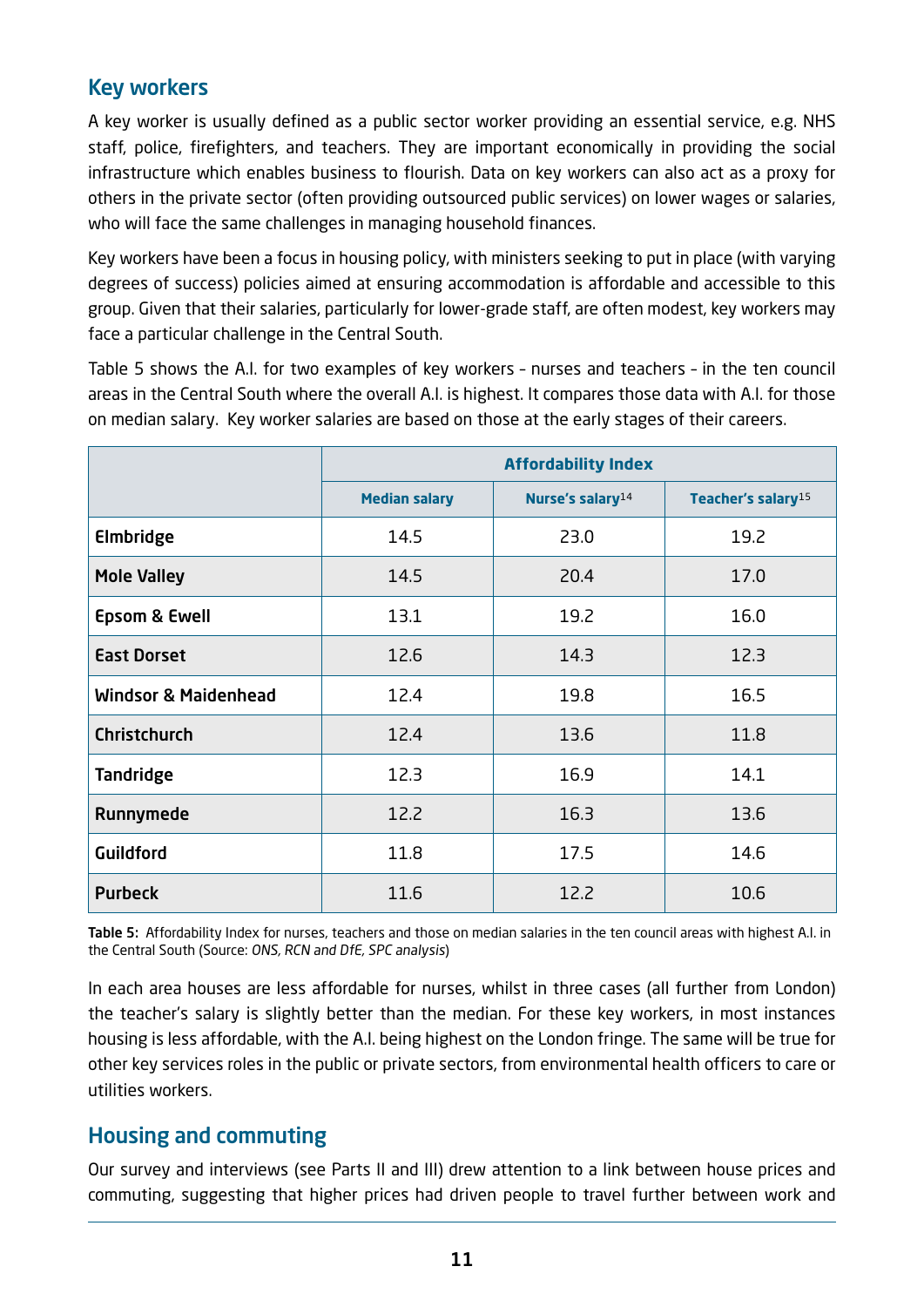areas of affordable accommodation. To test this, we looked at the relationship between changes in A.I. and commuting rates to London. A note of caution is necessary as data on A.I. relates to the period 2007–2017, whereas data on commuting related to the change between the 2001 and 2011 census. Nevertheless, the issue is worth exploring further.

Figure 6 shows a negative correlation between change in A.I. and change in commuting rate. Although the relationship is not strong, the data do suggest that new commuters have been more likely to base themselves in areas which have seen smaller increases in A.I. – and so are relatively less expensive to purchase a house in.



Figure 6: Relationship between change in Affordability Index and change in commuting rates for local authority areas in the Central South -  $r^2$  = 0.15 (Source: ONS,<sup>16</sup> SPC analysis)

It is reported that rail commuting rates are declining,<sup>17</sup> driven by rising costs. Some abandoning trains may travel by other means, others will home-work when possible. It will be interesting to see if this trend is sustained, and what impact that may have on housing markets.

# Housing delivery

The Government sees the delivery of new homes as a political priority, and councils are under pressure to give permission for new homes. The Government has introduced a new, more challenging mechanism for determining housing need, $18$  and is putting pressure on those which, in their view, fail to plan and deliver.<sup>19</sup>

Figure 7 shows the gap between estimated housing need for councils across the Central South and the numbers delivered. Data are for average delivery rate over the past five years (i.e. up to 2016/17) set against latest assessed requirement. They suggest that many have not achieved that requirement, although it can sometimes be misleading to match shorter term delivery against longer term forecasts of need, and the record of individual authorities varies. However, the historic pattern of underdelivery across much of England is generally acknowledged.20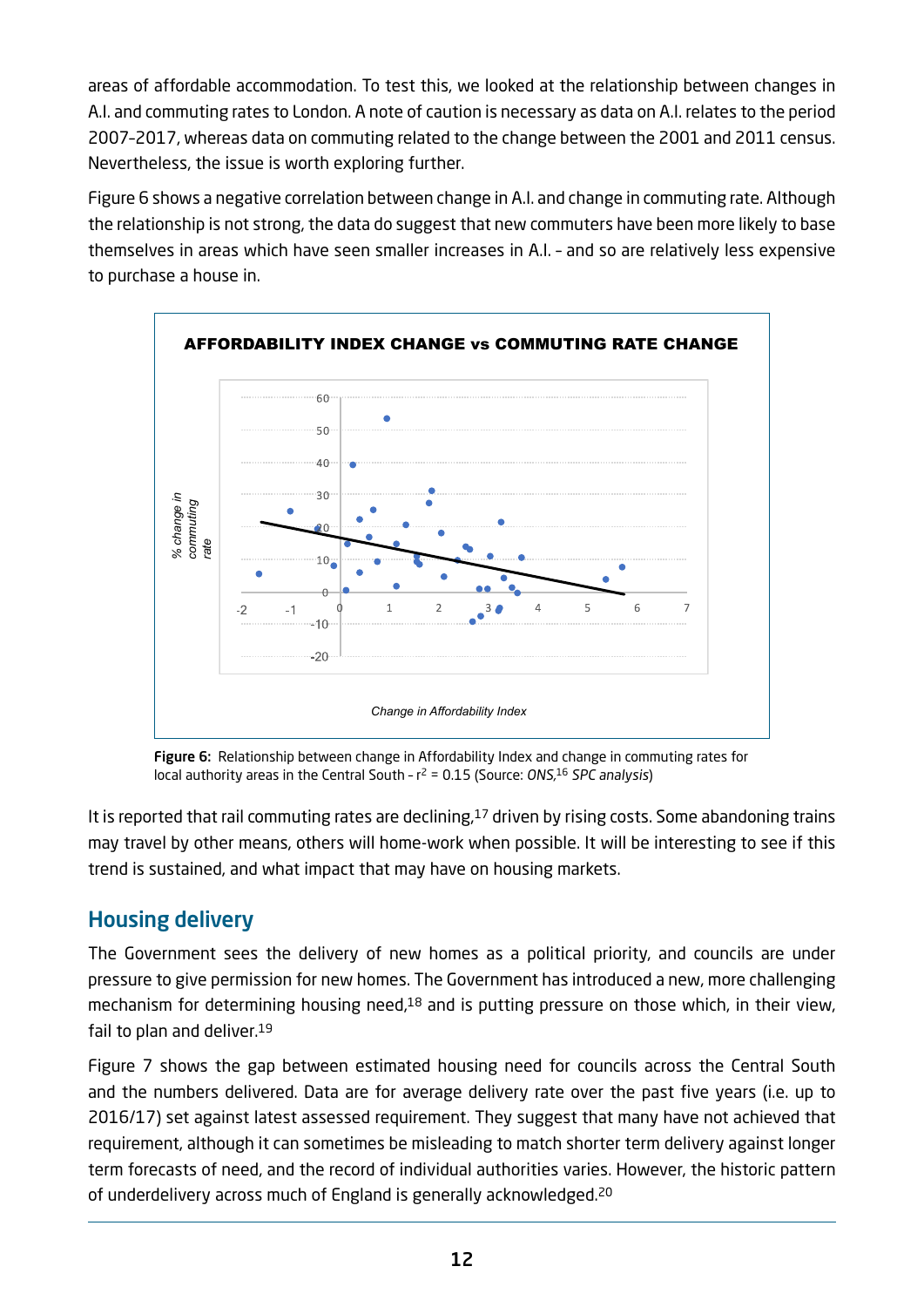

Figure 7: Number of new homes delivered in the Central South against forecast requirements, by local planning authority (Source: ONS, SPC analysis21)

The rate at which new affordable housing is delivered across England is also declining.22 That is likely to reflect the pressure being put on local authorities' affordable housing targets by developers who, in seeking to maintain site viability and developer profit where land values are high, frequently negotiate lower numbers on large sites. On the plus side, many councils have growing programmes for building new council houses, $23$  albeit from a low base.

# Market trends

Housing markets are notoriously volatile, and recent reports from property websites<sup>24</sup> suggest that the rate of growth in house prices in London and the South East is slowing, and that some areas are even seeing small month-on-month decreases. They also suggest that houses in these areas are remaining on the market for longer than the comparable period last year, with more properties on offer – a 'buyer's market'.

Should these trends continue, then they will have an impact on affordability. However, the reduction in London prices reported is only 1% from June 2017 to June 2018. At that rate, any real impact of market saturation or other changes will take some time to be seen.

# **Summary**

## Key points:

- **•** Price increases have outstripped growth in earnings, and those increases have been greatest in the local authority areas nearest to London
- **•** The increase in the level of housing rents has also been significant, with a suggestion that those increases are being driven by the same 'London effect'
- **•** London is a key driver of house price growth for parts of the Central South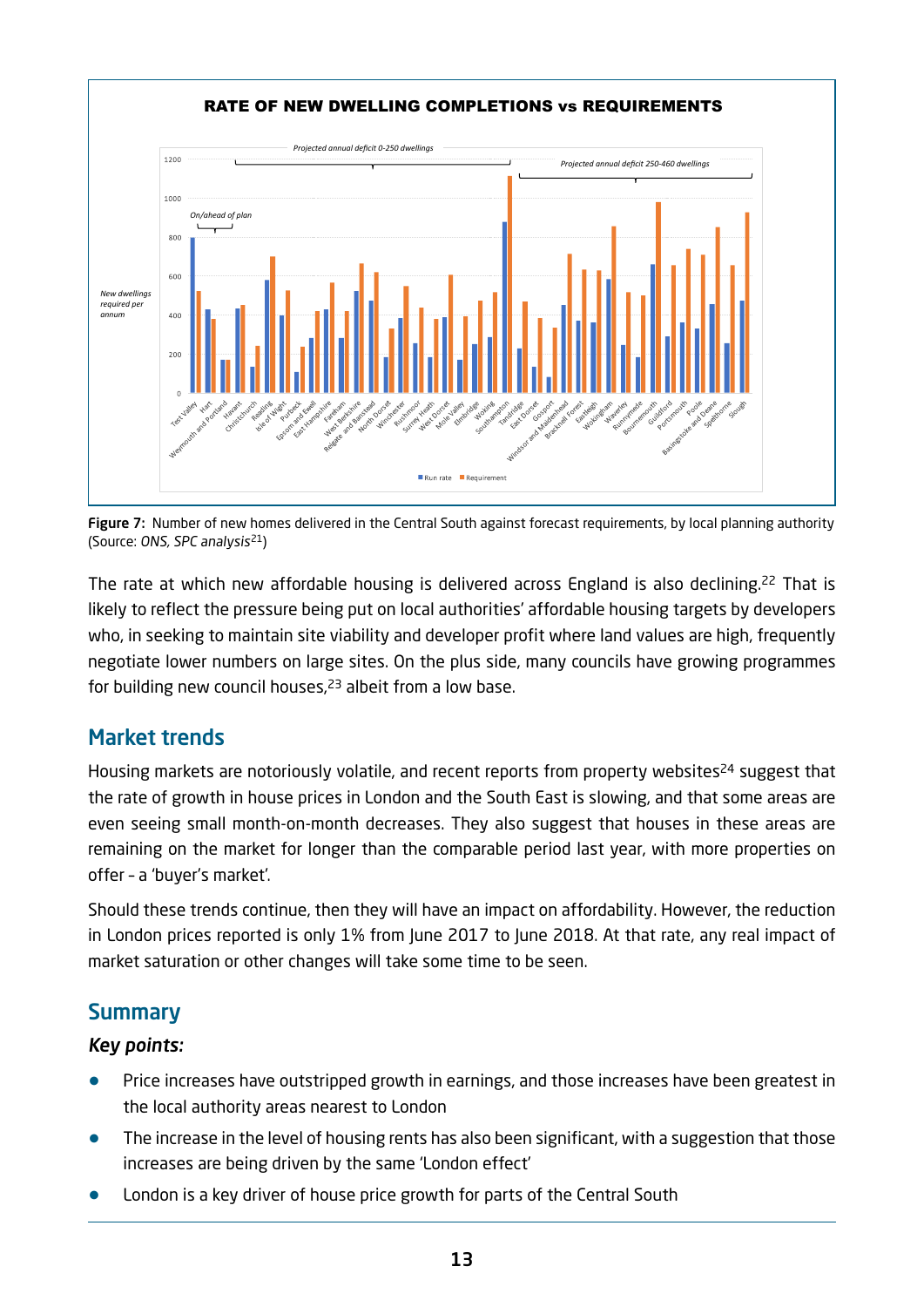- **•** Owner-occupation is decreasing, and private rental increasing, particularly amongst 25–34 year olds
- **•** However, in the Central South, ownership is higher in high A.I. areas, reducing the amount of rental stock available
- **•** In most parts of the Central South, key workers will find house purchase less affordable than those on median income
- **•** Those purchasing in areas of lower A.I. appear to be prepared to commute further to work
- **•** In many areas, house building is not keeping up with forecast need. The supply of affordable housing is also declining.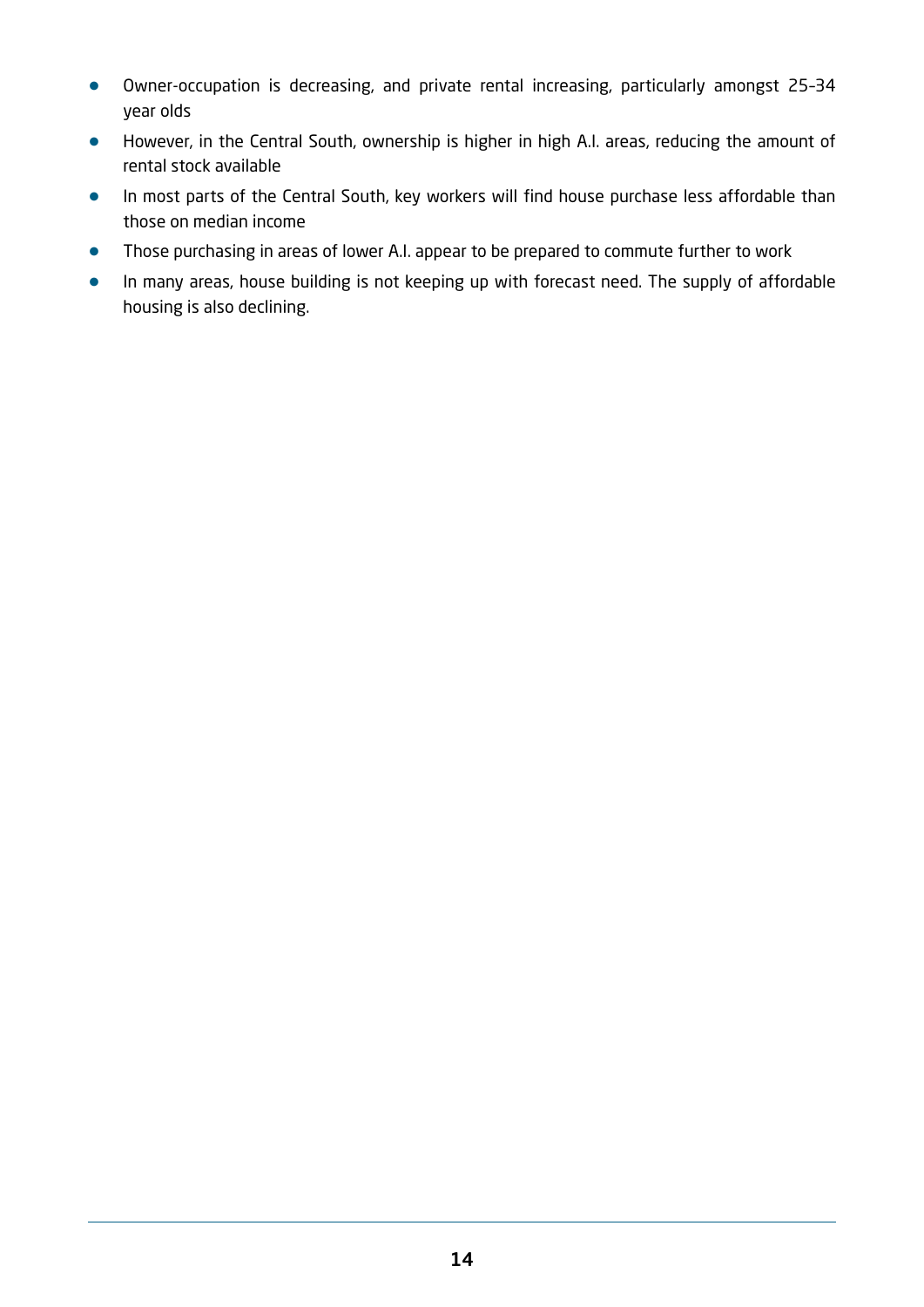## The survey

To support data analysis and interviews, SPC commissioned an e-survey of businesses in the Central South to understand their perceptions of local housing costs and the impact they had on their business. The survey was commissioned from We Work With Data, in partnership with The Insight Foundation.

A request to participate in the survey, together with a link to the questionnaire was circulated to member businesses by the Hampshire and Surrey Chambers of Commerce, and the South Central FSB. Enterprise M3 and Solent LEPs also circulated a similar request to their business contacts, as did Business South. In total, we estimate that the request will have reached c. 3,000–4,000 businesses.

Each business was also invited to circulate a link to a separate questionnaire to a small number of their employees. We did not suggest what roles or at what level those individuals should be, so the sample responding will not necessarily be representative of the area's workforce; however, this aspect of the survey was simply designed to elicit views on housing costs from those working in the area.

#### Business responses

A total of 74 businesses responded to the survey. Whilst this is perhaps no more than 2–3% of those who were invited to respond, we are advised that many businesses do not prioritise such requests. It might be inferred that most businesses have more immediate and direct concerns – for example the cost of rent or business rates, or transport congestion – and this is discussed later in our report.

Those who did participate are likely to be the businesses who are particularly aware of and concerned about housing costs, and we should recognise this in interpreting the survey results. Whilst the surveys were not statistically representative of the target populations, nevertheless the responses provided valuable insights to the challenges of housing costs from a broad variety of distinctive types of businesses and employees in the region.

Key characteristics of those participating suggest we have captured the views of a broad crosssection of the Central South's economy:

- **•** Businesses from across the Central South participated: 36% of participants had a Southampton postcode, 20% a Guildford code, with 12% from Reading and 11% Portsmouth. There were also responses from businesses with Bournemouth, Redhill, Kingston and Salisbury postcodes
- **•** Most participants could be described as businesses from the Central South: 55% of those completing the survey operated from just one site, while of those with more than one site, 56% had all of those sites based within Surrey, Hampshire, Portsmouth, Southampton or the Isle of Wight
- **•** A mix of different sized businesses participated:
	- 9% were one-person businesses
	- 48% have 1–10 employees
	- 14% have 11–20 employees
	- 9% have 21–100 employees
	- 20% have more than 100 employees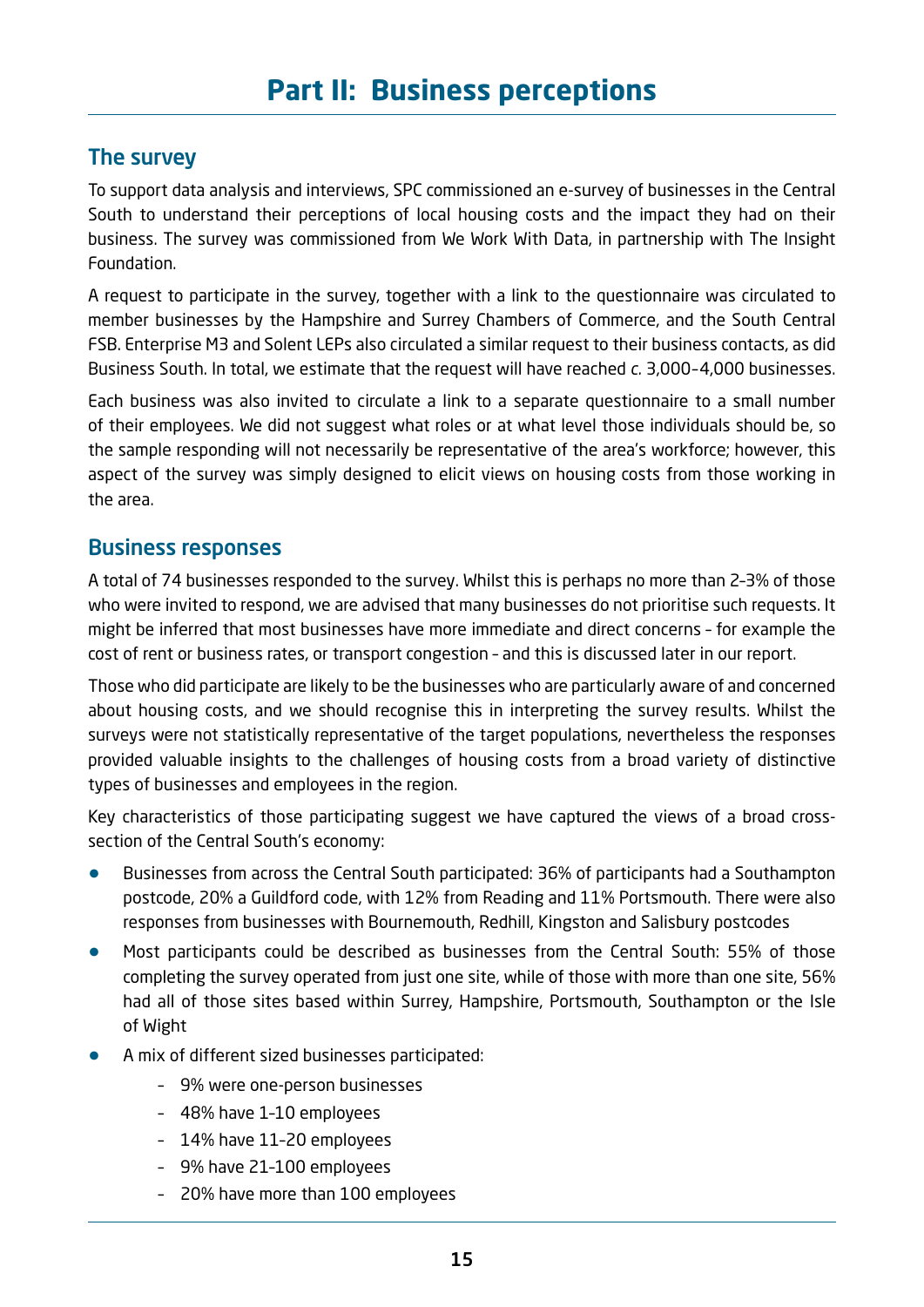- **•** Around half of participants (49%) described themselves as being made up of mainly professionals or staff with specialist skills
- **•** 28% described the sector within which they work as 'professional, scientific or technical', 8% were from the 'hotel and catering' sector and 7% from the 'construction' sector, with 5% from each of 'health and social care', 'public administration', 'further/higher education' and 'manufacturing' sectors.

The survey asked about the participant's perception of housing costs, and how they impacted on their business, if at all:

- **•** On costs, 70% thought that house prices (for purchase) within five miles of their business were higher than average prices across the South East, and 62% thought rental costs were higher than average
- **•** 91% thought that house prices within five miles of their business location had increased in the past five years, 55% describe that increase as significant. A similarly high proportion (89%) thought that rental costs had increased, 45% significantly so
- **•** 64% of participants thought that the cost of local housing had an impact on their business; most felt they impacted on staff recruitment and pay and reward. Of those employing one or more members of staff, 82% had increased wages or salaries to attract staff (40%), retain staff (58%) or help staff meet living costs (42%)
- **•** 23% of participants said they would consider re-locating their business to an area where house prices and rents were lower to improve staff recruitment and retention, or reduce overall staff costs
- **•** The car is the mode of transport most use to get to work: 91% of employers reported staff primarily commute by car. Employers estimated that 61% of staff live within 30 minutes journey time of where they work, 25% travel between 30 minutes and one hour, and 14% face a journey of over an hour. Ten employers reported that some staff travel over two hours to reach work.

Participants were also given the opportunity to comment on how housing costs affected their businesses. A selection of those comments is below:

- **•** "It is very hard for anyone earning average salary or indeed anything under £35K to buy a house in Hampshire, and rentals are also expensive"
- **•** "Many young talented people are forced to move away because of high housing costs"
- **•** "High housing costs are motivating people to look elsewhere for jobs, or to choose to move to other areas"
- **•** "We struggle to employ chefs, spa therapists, bar and restaurant staff because of the cost of living in the local area"
- **•** "The manual workers we employ builders, foresters, farmers, gardeners really struggle with house rentals in this area and cannot afford to buy"
- **•** "Some professional staff, highly qualified, cannot buy a house and are seeking employment in cheaper parts of the country"
- **•** "If staff cannot afford to live locally then they live in neighbouring towns and villages where house prices/rents are more affordable and commute to work"
- **•** "The local economy is seeing reduced demand as many people have little spare cash after paying rent/mortgages"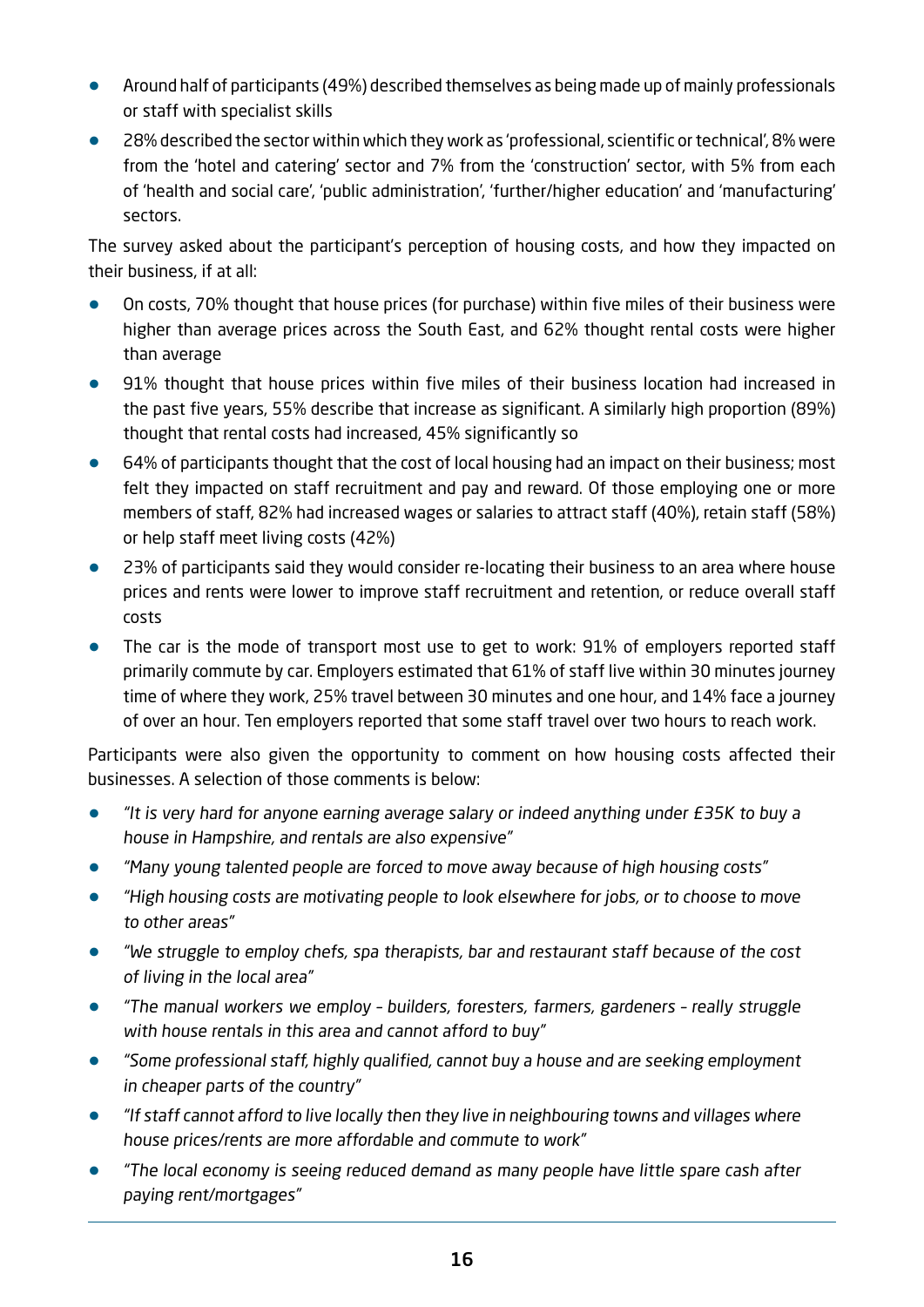- **•** "As the workforce becomes more mobile and transitory, the need for an owned property is changing and the demand for good quality rental stock seems to be increasing"
- **•** "I will not continue to run a business in [Hampshire] if the housing and transport issues increase."

Participants were also invited to comment on how their housing concerns should be addressed. Many argued for a greater mix of affordable housing, and not just social rented properties, noting that homes of all types and tenures needed to come with supporting infrastructure. A number expressed concern that there was too much focus on expensive top-end properties. They also felt that the 'buy-to-let' market was snapping up too many new properties and pricing first-time buyers out of the market, particularly in our University cities.

There were several calls for local councils and Government to be more pro-active in encouraging the building of what the participants saw as genuinely affordable homes, speeding up the planning process to secure approvals and resisting 'nimby' opposition to development.

## Employee responses

We received 50 responses to the questionnaire employers forwarded to their employees. Only a relatively small number of employers chose to forward the link, so the responses are unlikely to be representative of the entire workforce – particularly as a good proportion of the responses appear to come from one employer. However, they provide some useful insights into perceptions.

- **•** Responses came from a cross-section of skill levels, 10% self-described as 'senior professional & managerial', 32% as 'professional, technical & managerial', 30% as 'technical, supervisory & administrative' and 20% as 'skilled & semi-skilled'
- **•** Most participants lived with a partner, and 44% have children at home
- **•** 76% lived in a home they own, with 22% in a rented property suggesting a preponderance of owner-occupiers in comparison with the general population (see Part I)
- **•** 64% commuted 30 minutes or less to work, 28% between 30 minutes and one hour, and 8% longer than an hour. This is broadly in line with employers' assessments of travel patterns for their workforce as a whole
- **•** 46% of employees reported that the proportion of their monthly income spent on housing had remained about the same in the past five years, 28% felt those costs had increased faster than salaries. A significant proportion of owners (41%) and renters (82%) felt housing costs where they live are above average
- **•** Whilst most believe their housing costs are not too much of a burden perhaps reflecting the fact that most responses seemed to come from more settled households – a significant minority (24%) would like to live nearer to work, and 24% would like to move to more affordable housing
- **•** 36% of participants say that houses closer to where they work are too expensive, whilst 30% report that salaries in jobs nearer to home wouldn't cover their housing and living costs.

Employees were also offered the opportunity to comment on housing costs:

- **•** "As a sole occupier, buying a place is almost impossible without assistance"
- **•** "There is next to no accommodation purely for first-time buyers"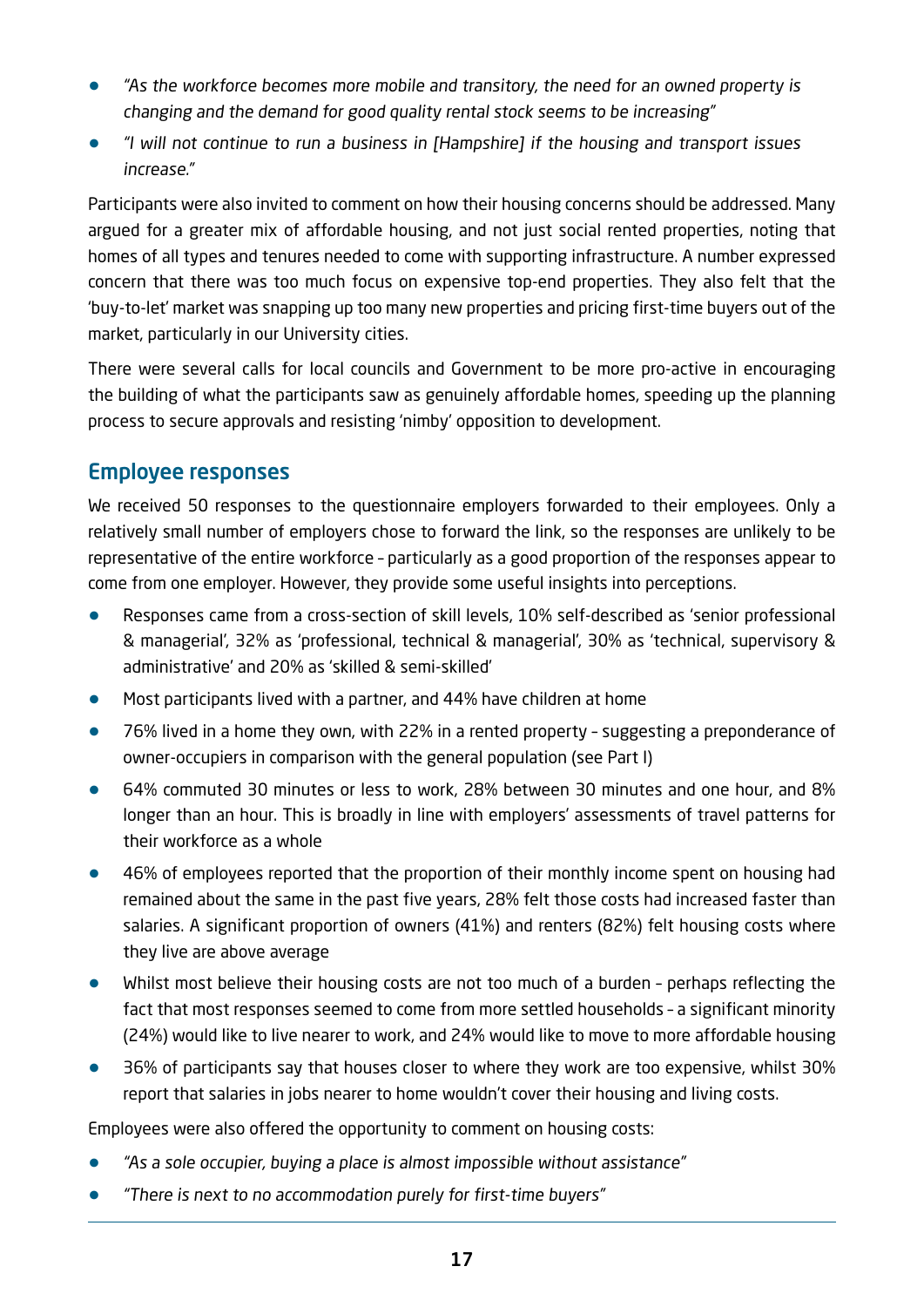- **•** "I am lucky enough to have been able to afford to get on the housing ladder twenty years ago … if I was starting out now then there is no way I could afford my first house"
- **•** "The home I own now would be completely unaffordable to my children's generation"
- **•** "It [housing] is a huge chunk of my salary (about a third). Transport is another third of my salary"
- **•** "Although there are a lot of housing developments being built near to where I work, the demand is still greater than the supply."

## **Summary**

#### Key points:

- **•** Many businesses do not see housing costs as their most immediate concern
- **•** However, there is a growing awareness amongst businesses of the impact of high housing costs – those businesses see the Central South as an expensive place to live
- **•** Businesses believe those costs are impacting on recruitment and retention, across all grades and roles
- **•** Housing costs are seen to be a growing component of family budgets
- **•** A significant number of employees feel high housing costs compel them to live further from work than they would like
- Those on lower salaries administrative or manual staff, for example will struggle to afford housing costs (see also section on key workers in Part I)
- **•** There is a growing concern that those joining the workforce over the next few years won't want to, or will be unable to, live in the Central South – either through buying or renting
- **•** There is notable concern about businesses' ability to recruit young professionals, either as graduates or at an early stage of their careers
- **•** The current generation of workers is fearful that the next will struggle with housing costs, particularly in purchasing
- **•** Businesses note that some staff make long journeys from home to work, and longer commutes seem to be accepted as the norm by some workers
- **•** A significant minority of businesses participating would consider relocation because of local housing costs.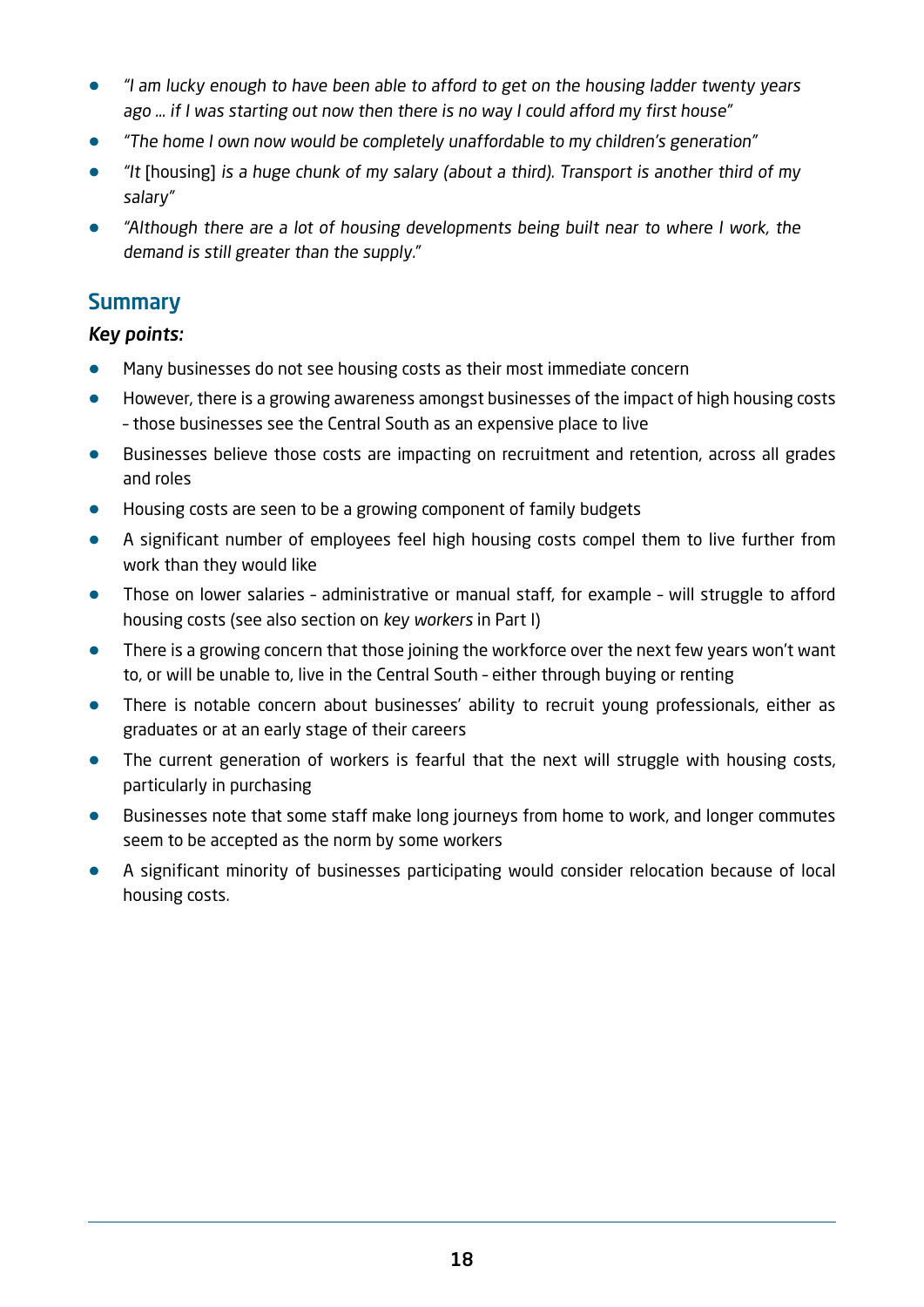## Businesses and business organisations

Notwithstanding the modest response to the survey summarised in Part II, business organisations argue that their members are concerned about the cost of housing. Their more immediate priorities are issues such as business rates or congestion, but most recognise the impact of high prices on their staff. As the interviews with representatives of individual businesses developed, they acknowledged the consequences of high prices on their staff – it is simply that they are beset by many worries and tend to focus on the more immediate pressures.

The Central South is home to many internationally-renowned companies, and to professional firms ranging from established legal practices to regionally or nationally significant engineering consultancies. These firms seem to experience fewer recruitment problems, attracting professional or technical staff by virtue of their "global reputation, training and development programmes, and opportunities for career progression" as the director of an international technical firm put it. Such firms also offer above-average salaries and recruitment packages.

However, the backbone of the Central South's economy is small and medium-sized enterprises, or larger companies with just one or two sites. These companies are sensitive to anything which constrains labour mobility, and are beginning to express concerns about the impact of house prices in recruiting both early-career professionals and administrative and support staff. One globallyrenowned Surrey-based company which relies on skilled engineers was reported as having looked seriously at relocation to another part of the UK because they cannot recruit skilled graduates and early-career professionals.

A Hampshire-based professional services company identified a particular problem with retaining early career staff because of the "hurdle they must jump to move from renting to buying – often a deposit of £40K–50K". Whilst the same company also noted that there are pockets of reasonably-priced market housing across the county, they are few and far between and purchasing there can mean long commutes for some staff, which does not encourage them to remain.

All businesses we spoke to identified a particular concern around administrative and lower grade staff. These are generally drawn from a local labour pool, and so will already have housing. However, their ambitions are already constrained: one business quoted an office administrator telling him they "had no expectation of ever owning a house".

A business organisation pointed out that constraints on labour mobility can also hamper productivity. Improved productivity drives growth in GVA and enables higher wages, but requires new skills. As we were told, "It's a chicken and egg situation – until you improve productivity you can't afford to pay more, so you can't attract the skilled people you need."

Businesses are seeing signs of an emerging recruitment problem: as one put it, "As older workers retire, the pipeline of younger qualified individuals to replace them is constrained by housing costs." More than one of our business participants focused on the barrier housing costs present to the young early in their career entering the local workforce. The same concern was raised in the business survey.

There is a particular issue for rural businesses, which require skilled workers but are traditionally low-waged. As tied housing disappears, so employers often feel compelled to include housing as part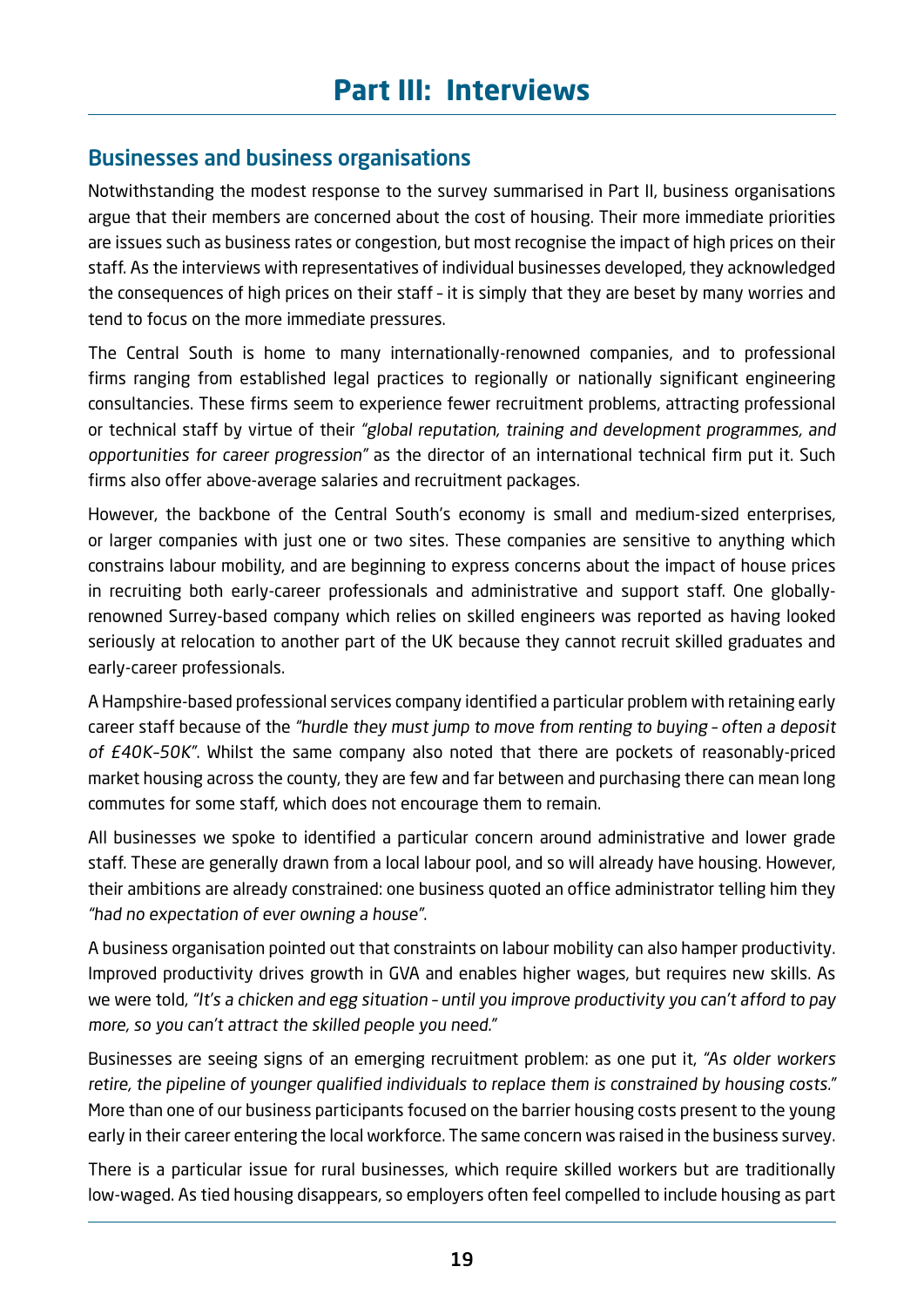of the salary package, which adds to their costs. Labour mobility is low in this sector, and this adds to recruitment problems as young people leave the countryside for jobs in towns and cities, perhaps simply because they cannot afford to stay.

Larger businesses recognise they can address recruitment problems by offering an attractive 'package' to new staff, which includes opportunities for home- or flexible-working, staggered hours, on-site parking and help with travel costs. But that can only 'soften the blow', as one participant put it, and is not an option for all. Nor will such flexibility be an option for some industries.

Businesses seeking to re-locate can face increasing costs if they have to offer a relocation package and perhaps higher salaries. They will need to balance those costs with their business case for relocation and, as one participant noted, the improvements in quality of life that re-location to the Central South can offer staff: "It's a great place to live, if you can afford it."

Several businesses highlighted the problem of high land values, which has a number of consequences: driving up the price of employment land, encouraging low-density, high-priced housing development (which often doesn't meet needs of most workers), and encouraging the conversion of office and commercial space to housing under Permitted Development Rights (PDR). Councils we spoke to also identified the problems PDR can cause for the local economy.

Businesses and their representatives are encouraging local political leadership to tackle housing problems. They would like to see councils and housing associations working with developers to come up with 'creative solutions' – not just in finding ways of bringing low priced homes to the market, but in building more rented stock, dealing with under-occupation, or providing low-cost loans to help meet deposit costs.

# Housing providers

Local authorities and housing associations have their roots in providing low-cost rented accommodation for those not able to meet their housing needs through purchase or private rental. That obligation to serve those in housing need remains a key motivation for many in the sector, but it was suggested to us that it can also circumscribe ambitions.

However, there is a growing recognition amongst those we spoke to that their organisations have a role to play in ensuring there is 'housing for all' – a phrase used by representatives from both a council and a housing association. That may entail direct development of a wide mix of types and tenures of home and taking a more active role in guiding the market and facilitating development.

Participants recognised the picture painted by businesses of housing costs being a potential constraint. All those we spoke to cited examples of local businesses which had faced recruitment problems linked to high housing costs, for example by having to draw from a wider catchment, or in having difficulties in securing suitably qualified applicants. Whilst businesses did not always tell the council that housing costs were a top priority – parking charges and business rates were more often mentioned – they acknowledged the problem when raised.

Councils are major employers in their area, and they identified the same challenges facing their own staff looking both to rent and purchase. Recruiting and retaining professional staff is a challenge for councils in the Central South, particularly when pay levels are traditionally below those of the private sector. This is beginning to hamper their ability to provide key public services. They also acknowledge the same trend identified by businesses for staff to undertake longer commutes as they find affordable places to live.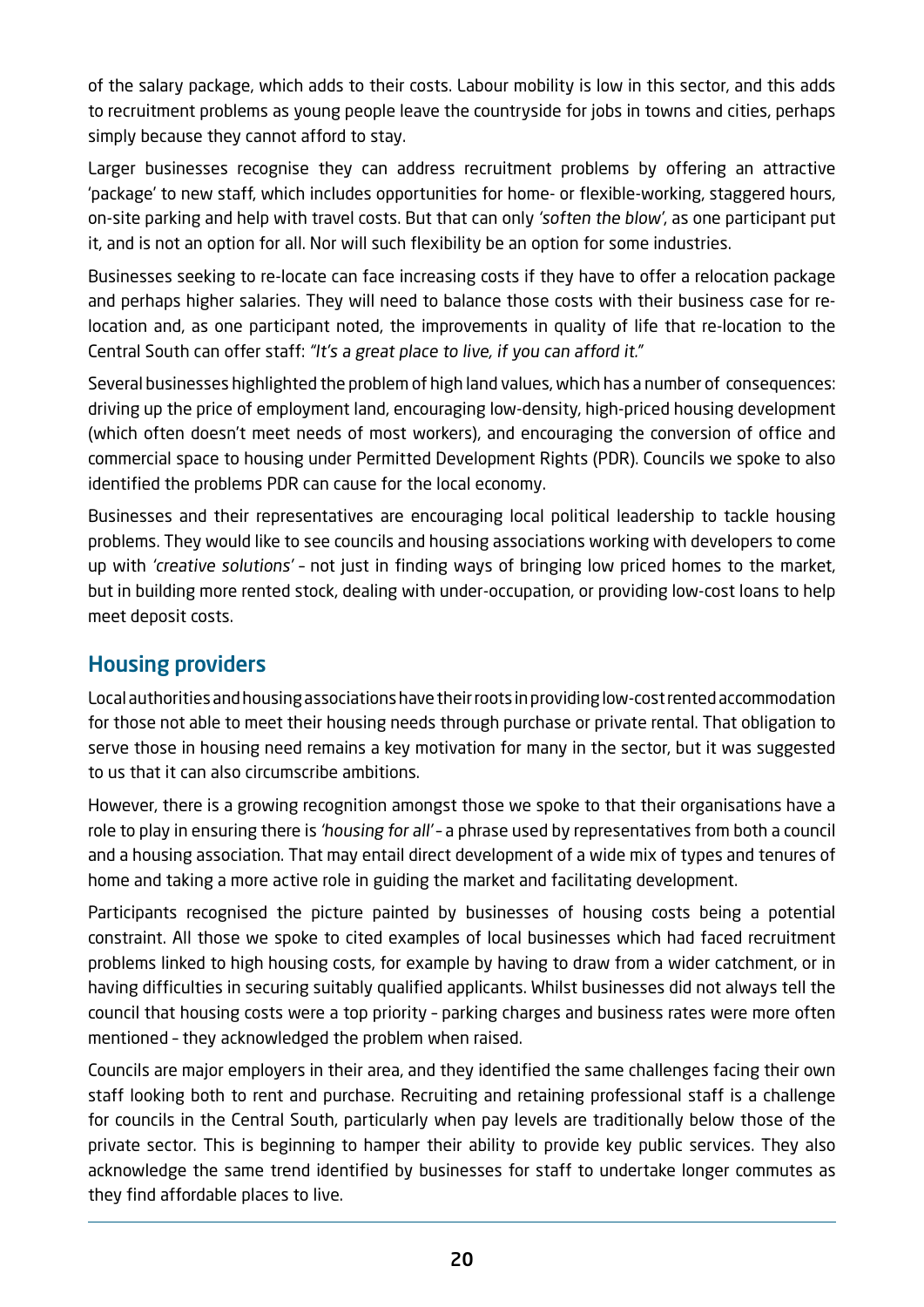Most towns and cities in the Central South experience significant commuter flows, both in and out. Housing costs locally are recognised as a key driver of these commuting patterns. For councils this raises practical concerns of investment in infrastructure as well as concerns about the strength of local communities.

One participant noted the wider social concerns which arise from high housing costs, identifying the need for households to have two incomes to meet costs as having implications for children and family life. The tendency to accept longer commutes can add to those challenges. Those social pressures can be reflected in performance in the workplace.

Councils we spoke with aim to ensure they see housing in a wider social and economic context: one described it as being 'woven through the corporate strategy'. They acknowledge that housing is an important component of the 'places' they are aiming to create in support of prosperity and the local economy.

The councils we spoke to all sought to be more 'entrepreneurial', using their own assets in creative, flexible ways to facilitate building house for purchase, including shared equity, and and for rent, shaping solutions to meet the needs of local markets (see part IV for examples). They saw joint ventures with developers as a key part of their strategy – with one saying "the partnership piece is at the heart of it".

One council suggested that they and others with similar ambitions would benefit from a more flexible approach to funding by Homes England and MHCLG, with a willingness to support more innovative approaches. They also expressed frustration with 'the rules set by Whitehall' which they believe can constrain ambition and limit flexibility, for example the cap on borrowing,<sup>25</sup> or the limitations of a definition of 'affordable' based on market rents and not on income.

The housing association sector is beginning to show the same creative approach, with business models evolving which allow them to diversify into different models of rented and market properties, often (as with councils) working in partnership with developers. They are prepared to accept greater risk when there is an opportunity to both meet wider housing need and plough profits back into the core affordable rented properties.

However, some councillors are nervous of the risks a more imaginative approach can bring with it, as are some members of the boards of some housing associations. They are comfortable with a focus on the 'core business' of providing social housing to meet the highest level of need, but the case for their organisation having a wider role in housing provision needs to be made to them.

# **Summary**

#### Key points from business:

- **•** There is a growing awareness amongst businesses of the consequences for them and their staff of high housing costs, from difficulties in recruiting and retaining staff to needing to facilitate more flexible working arrangements
- House prices are constraining labour mobility in some circumstances: notably companies' ability to recruit and retain new graduates and early career professionals
- **•** A lack of opportunities to 'step-up' and bridge the gulf between rental to ownership is constraining opportunities and may be leading to a loss of staff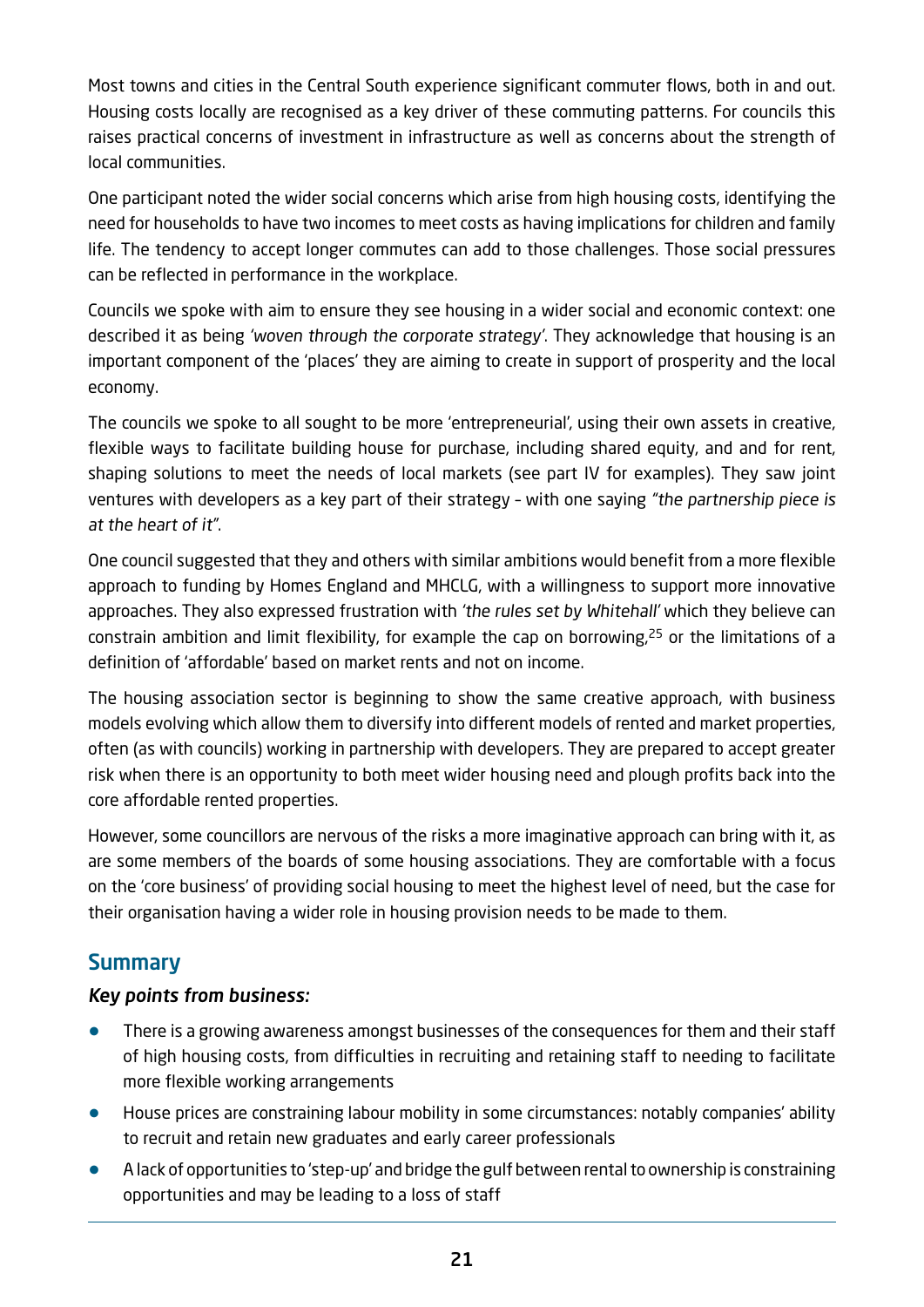- **•** There is a noticeable increase in longer distance commuting as staff have to look further afield to purchase a home
- **•** The Central South is seen as a good place to do business, but that reputation may be increasingly becoming undermined by high housing costs.

#### Key points from housing providers:

- **•** Councils and housing associations appreciate the challenges which high housing costs pose for local businesses. They also understand their wider implications for our communities
- **•** Housing associations and councils are developing a broader perception of their roles in providing or facilitating housing of all types and tenures designed to address local concerns
- **•** They are also becoming more 'entrepreneurial' in finding ways of delivering a diversity of housing types and tenures, and are willing to take a more commercial perspective where that can help support social provision
- **•** Councils feel their flexibility and ability to be creative can sometimes be constrained by government 'rules'
- The case for public organisations taking a wider role in tackling the diversity of housing need must be carefully but robustly made to those in governance roles (primarily councillors and board members).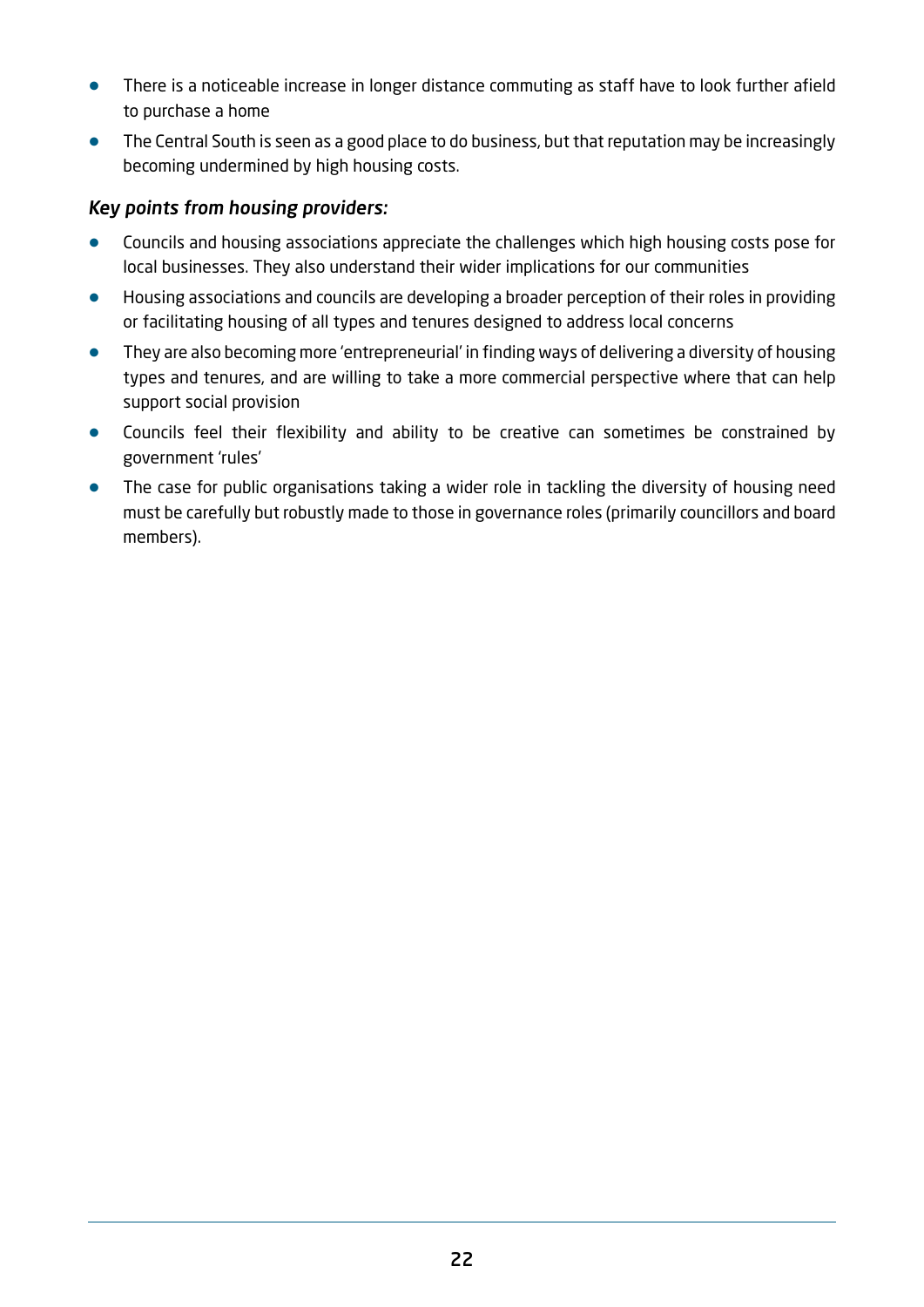# **Part IV: New models for delivering homes**

Those participating in this study acknowledged the variety of challenges the cost of housing poses for business and the local economy. There were a number of calls for 'creative solutions', whether from Central or local government or other housing providers. The problems which participants wanted to see addressed range from the high cost of deposits for home purchase through to availability of simple, affordable accommodation of a decent standard for those early in their careers.

It is not the purpose of this report to explore in detail creative solutions to the various dimensions of the Central South's housing challenges. However, in undertaking our research we were told of several responses to those challenges, and it was clear there is much activity across the area to find solutions.

Our provider participants are already exploring fresh approaches, for example:

- **•** Winchester City Council have an ambitious programme for building new council houses. They try to work as both developer and facilitator to secure a mix of tenures and types of housing, working through a range of partnerships and with private developers
- **•** Woking Borough Council have established an arms-length company to promote development of the mix of homes the borough needs. They have introduced a scheme to allow tenants in their rented stock to 'earn their deposit' by allowing part of their rent to be set aside to fund the deposit on a first home purchase
- **•** Mole Valley District Council work with private landlords to support the private rented sector, and are exploring housing developments on their own land
- **•** Radian aim to broaden their product to include market and various forms of affordable housing, working alone and in partnership to meet a variety of housing needs.

These examples illustrate aspects of more comprehensive approaches these organisations seek to follow. They are not alone, others are exploring a range of options and opportunities.<sup>26</sup> This diversity of activity is welcome, but gives rise to some important questions:

- **•** With the variety of localised solutions being developed across the Central South, are we missing the opportunity for a more strategic and co-ordinated approach to a problem which is not defined by our administrative boundaries?
- **•** Are housing providers in the Central South working together to share ideas and pursue opportunities as effectively as possible?
- **•** Are the Central South's housing providers in collective dialogue with developers and using their collective 'muscle' to influence market provision?
- **•** Are funding regimes and the rules which surround house building sufficiently flexible to respond to the evolving approaches of councils and housing associations?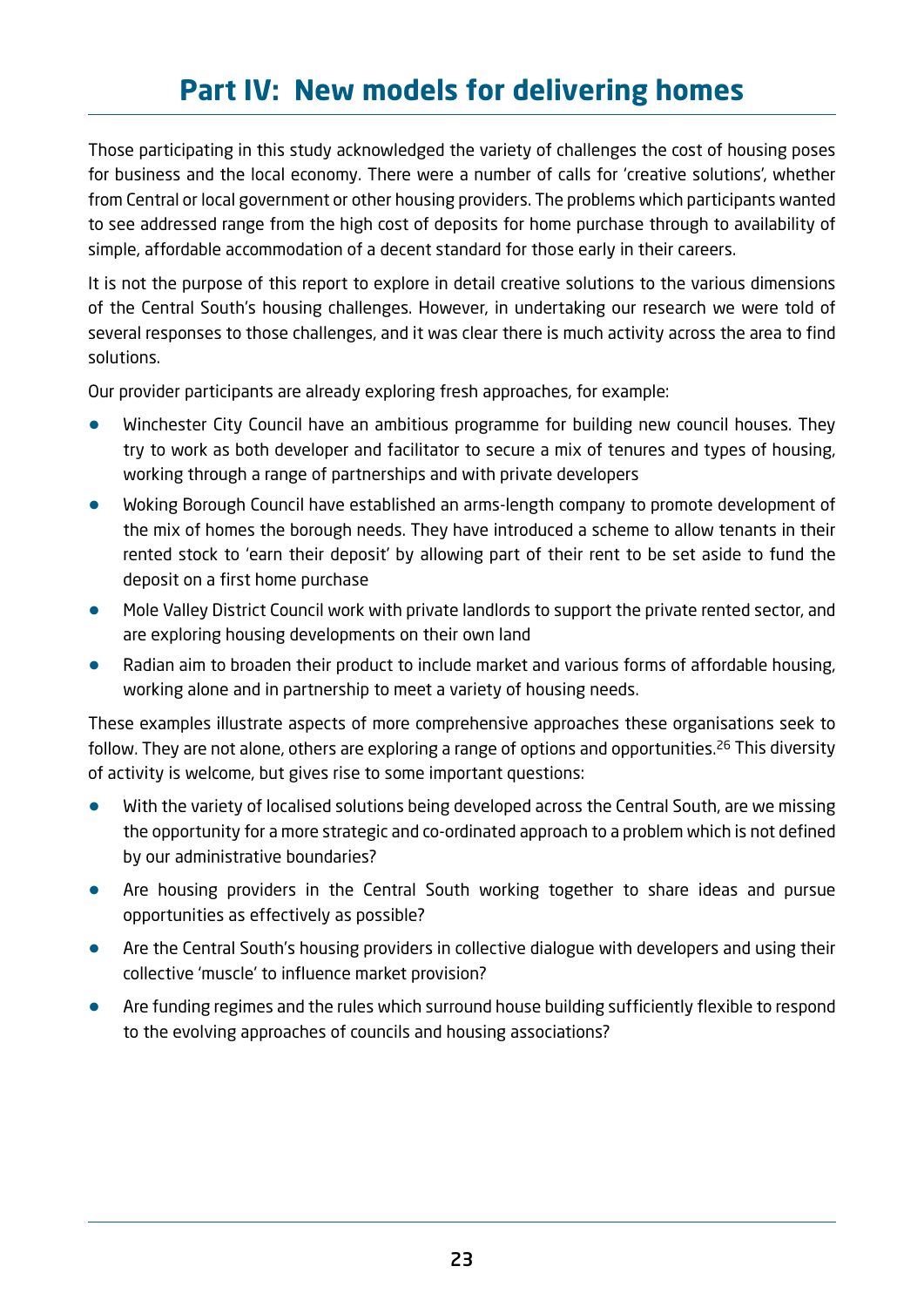This study has highlighted some of the risks and challenges high housing costs across the Central South pose for our workers, and so for our economy. This section of our report sets out those risks and challenges as a prompt for debate.

#### **•** Risks to business:

- **Recruitment, retention and skills:** some businesses consider that their ability to recruit the staff they need is being harmed by high housing costs. This cuts across all roles and levels of business, but seems to be a particular concern in some professional and technical disciplines
- **Recruiting younger staff:** there is a particular problem in recruiting graduates and early career professionals, and the Central South may be nearing a 'tipping point' where it can no longer replaced skilled professionals when they retire from the workforce
- **Growth in commuting:** as prices rise, so those looking to purchase appear to be willing to live further from their place of work. This inevitably results in congestion, which damages business. It is also stressful for staff and may encourage those who can to move elsewhere to work.

#### **•** Risks to economic growth:

- **Productivity:** if skilled labour cannot be attracted to the Central South because housing costs are seen as a barrier, then it will become harder to improve productivity
- **Regional economic performance:** the combination of difficulties in recruitment, increased costs of employees, and the costs of housing and enforced commuting will provide a drag on growth and employment creation and thus lower the overall performance of the region
- **Relocation:** housing costs are becoming a barrier to labour mobility, putting at risk businesses sustainability. There are indications that a significant minority of businesses believe their only option may be to relocate to lower cost areas
- **Inward investment:** whilst the Central South is an attractive location for businesses, high housing costs and their wider implications may be a barrier to inward investment.

#### **•** Risks to our communities:

- **Make-up:** pressures on two-income families, coupled with more commuting, will change the nature of our communities, as will the out-migration of younger people who are priced out of the market. That in turn will affect the environment for businesses
- **Services:** key workers face a particular barrier to accessing housing in many parts of the Central South, and this has implications for the sustainability of a variety of services which underpin our communities and local economies.

These risks give rise to challenges with all of those with an interest in housing and the local economy need to address:

#### **•** Challenges to councils and housing associations:

- How do you respond to the lack of low-cost purchase and rental options?
- How do you support the private rented sector, and what opportunities are there for working with developers to develop new rental models?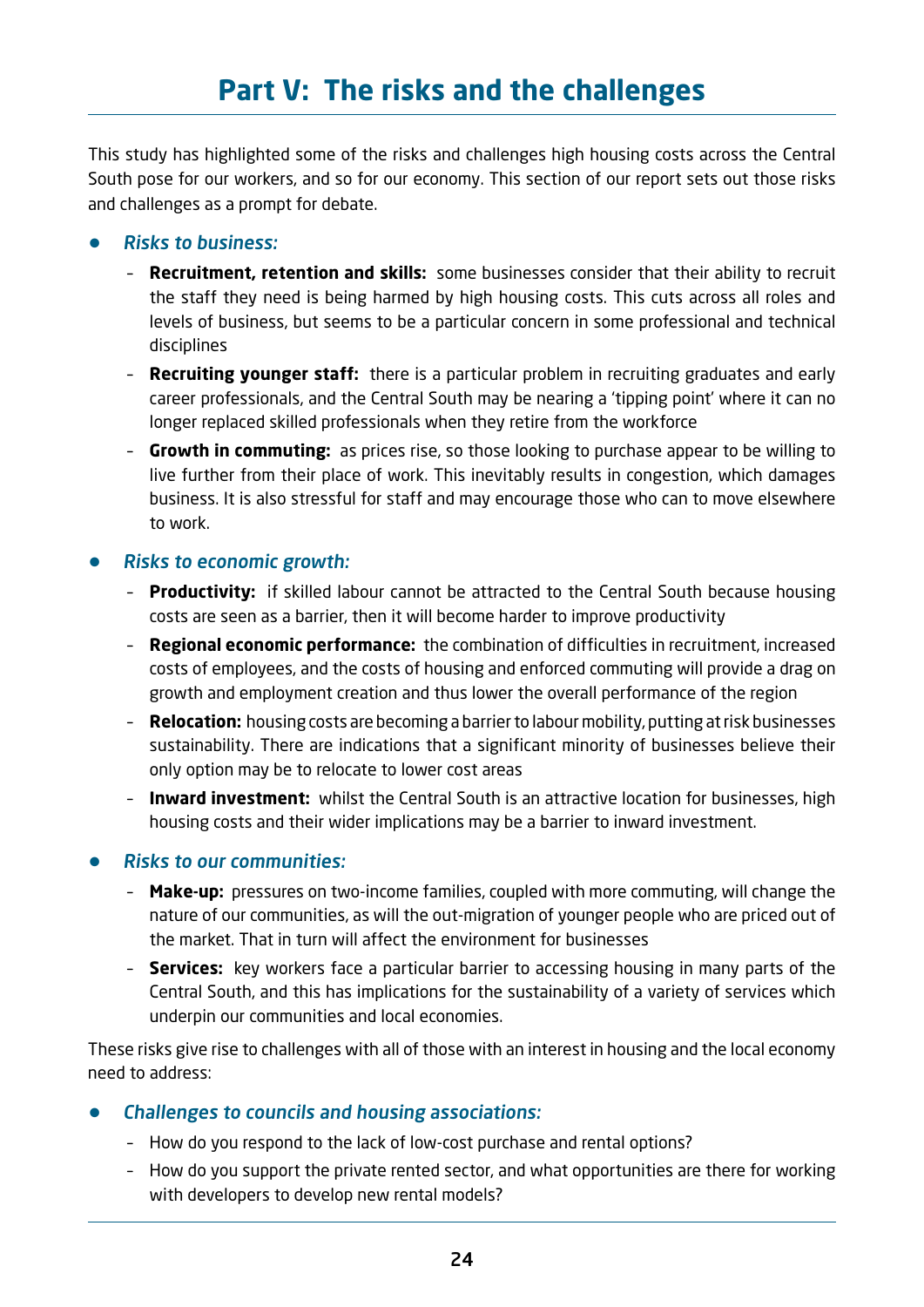- How can you facilitate the transition from rent to purchase for those wishing to do so?
- How can you work with private developers to ensure a mix of types and tenures which meet economic as well as social need?
- When planning the mix and tenure of new properties how do you balance labour market needs with social needs?
- Are you doing enough as a sector to learn from one another in exploring creative ways of meeting housing need?

#### **•** Challenges to business:

- Do you understand the potential impact of high housing costs on your business?
- Can you do more to help staff facing housing challenges?
- Are you taking a pro-active part in the debate about the Central South's housing needs?

#### **•** Challenges to government and Homes England:

- Is our relentless focus on housing numbers getting in the way of planning for housing to meet the diversity of need, including economic need?
- Are the rules and funding for councils and housing associations constraining creativity and flexibility?

#### **•** Challenge to us all:

– Should we collectively take a more strategic perspective on housing need across the Central South, to shape a more co-ordinated approach to finding solutions: sharing ideas and approaches to delivering more homes, working with market developers and lobbying government?

# Recent research

Since the research for this report was completed, housing costs across London and the South East have continued to attract headlines. Of particular relevance to our conclusions is a recent study by the Institute for Fiscal Studies, which highlights how rising prices are putting home ownership out of the reach of young adults.27 It shows how those aged 25–34 struggle to save for a deposit, and how price rises have meant that fewer can obtain a mortgage, even if they can afford a deposit.

The finding that young adults in the South East face the biggest hurdle outside London when it comes to owning a home reinforces our conclusion that housing costs may be harming the ability of businesses in the Central South to recruit to early career roles, damaging the sustainability and growth of our economy.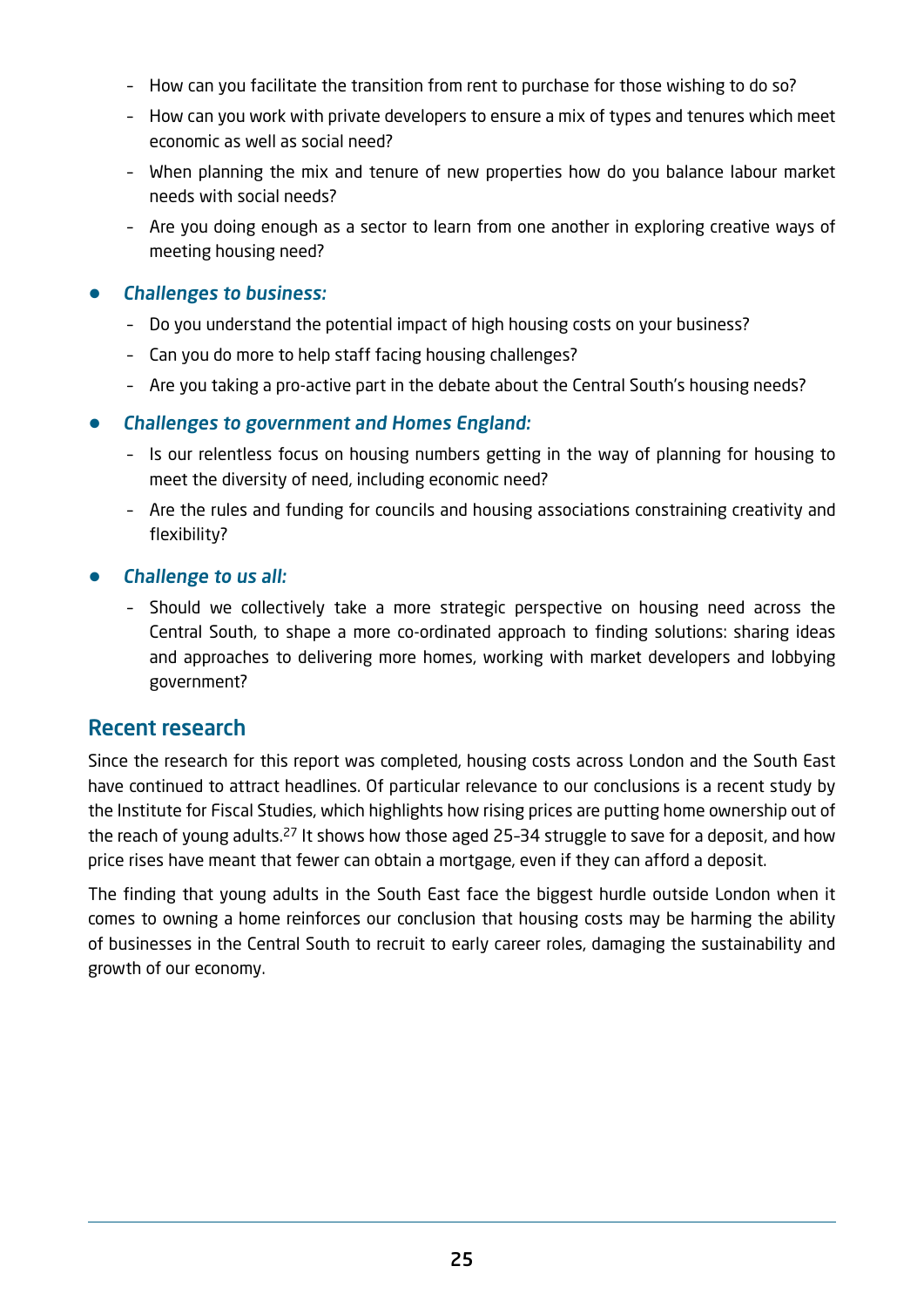# **Part VI: What's to be done?**

The findings from the research, survey and interviews outlined in this report were considered at a round-table discussion which brought together ten individuals from housing providers, policy makers and the business community. That discussion has helped shape our final recommendations. We are also grateful for comments from the London & Wider South East Strategic Planning Network, to whom we presented our research findings.

Participants in the round-table agreed that high and rising housing costs posed a real risk to continued prosperity in the Central South. The issue needs a higher profile with businesses and local policymakers to stimulate some more co-ordinated thinking and planning. However, there were many good examples of local responses to meeting the diversity of housing need, which should be shared more widely.

The conversation focused on four broad topics:

#### 1. The role of business organisations

It was recognised that LEPs have an important role in raising awareness of the risks to our economy of high housing costs. Whilst they were not anticipating a formal role in planning or provision, they are a powerful voice for business, and need to be proactive, engaging with local housing and planning authorities and housing associations across their area. They should help shape Local Plans and local housing strategies.

They can also encourage local authorities to take a proactive approach to tackling housing need: one participant described this as encouraging 'bravery' in the more 'risk averse' councils (see 2 below). That could include highlighting to councils innovative ideas and best practice they saw elsewhere.

Local Chambers of Commerce and branches of the FSB, who have contributed to the research, have a similar responsibility to voice business concerns on this topic and engage with housing providers.

#### 2. Local councils

Our discussion acknowledged the role of local councils in addressing all housing need. Participants recognised that whilst councils have a long-standing commitment to support those in housing need, many may have a less sophisticated understanding of the challenges businesses face. A more pro-active engagement with LEPs and others would help raise the profile of the economic impact of a lack of suitable supply, which could be factored into planning and housing policy.

There was some discussion of local authorities' ability to respond to another aspect of need. It was argued that local authorities already have a good deal of freedom and flexibility to respond to local housing need, and the best take advantage of that to develop new approaches to meeting need. There are a number of examples of good practice across the Central South which could be shared.

The discussion recognised that the best local housing authorities took ownership of the challenge of delivering housing at a pace and with the necessary mix of types and tenures to meet local need – going beyond their planning responsibilities. Reference was made to The Elphicke-House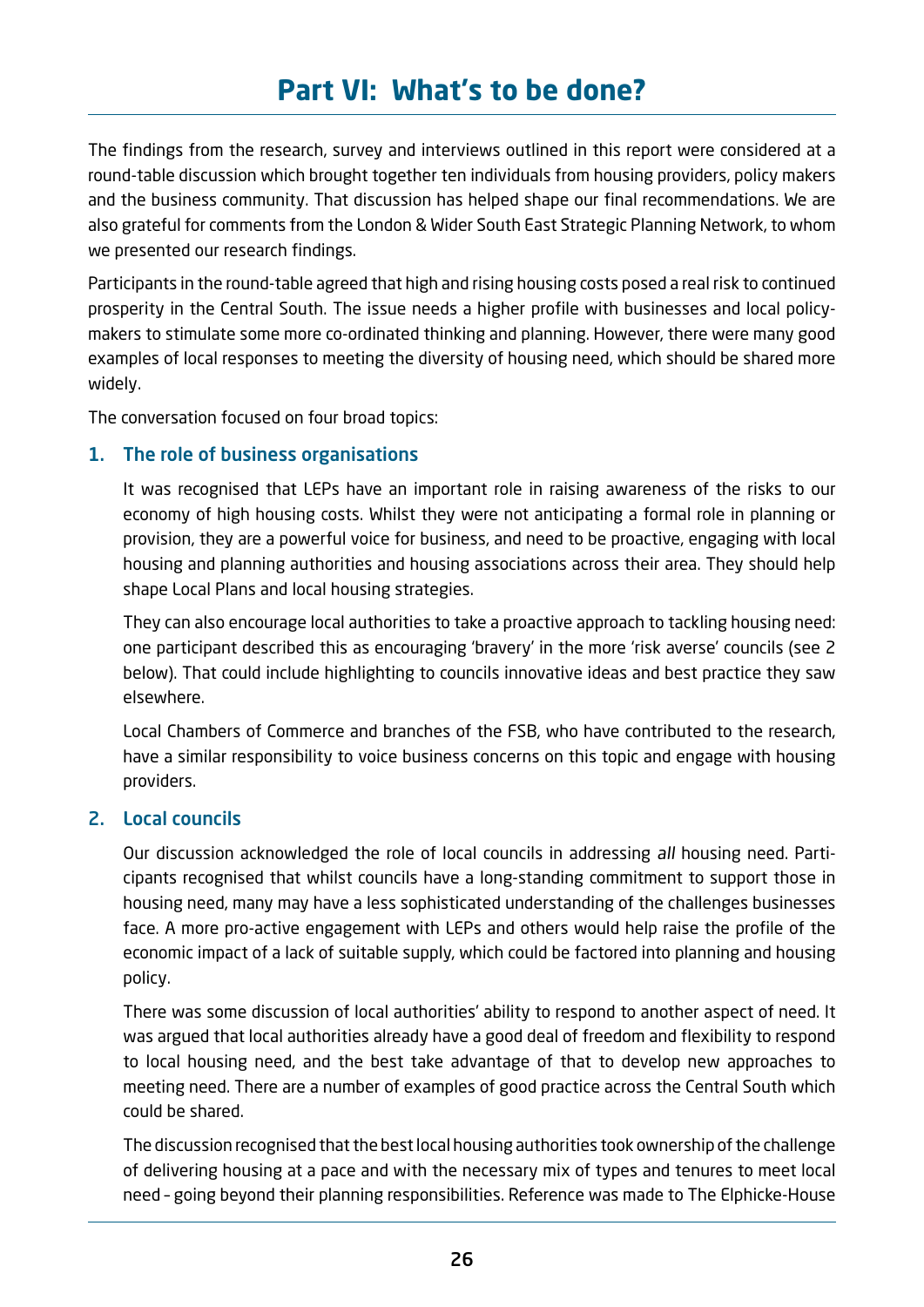report into the role of local authorities in housing supply, published in 2015.<sup>28</sup> This encouraged councils to take a more central role in providing new homes, and see themselves as 'Housing Delivery Enablers'.

The round-table agreed that more proactive role is an effective way of ensuring councils were able to take an holistic view of housing need across the board, including economic need. They already had the powers to take a more active role, even on occasion acting as 'disruptors' – stepping in where the housing market in their area was failing to meet any aspect of need.

For many councils the greatest challenge was a willingness to accept the risk that comes with a more proactive approach. It took time to build the organisation's confidence and a culture which took a more entrepreneurial approach to housing, and those already well advanced on this path could help others.

Participants recognised there was room for more effective co-ordination between local planning authorities: functional economic areas rarely follow council boundaries.

#### 3. Housing associations

As with local authorities, housing associations are developing a more sophisticated approach to meeting all types of housing need. Once again, the move away from a more traditional perception of need requires a degree of bravery, and building confidence could take time.

Participants agreed that housing associations should also engage with business representatives – LEPs, Chambers etc. – as well as their more traditional partners to planning future strategy and delivery.

#### 4. National policy

The Government's focus on housing delivery was noted, providing the context for how significant financial investment in delivery is targeted through Homes England and directly to local authorities, with a focus on larger sites and areas with poor affordability. However, there is room within these funding regimes to make the case for affordable or housing or other tenures which addressed local economic need.

Housing deals, which are under discussion in several locations, offer another vehicle for shaping delivery to respond to local need. It is for those 'on the ground' to make the case for how a deal can best meet local need, and business representatives should be involved in these discussions where they feel that housing is hampering local productivity.

#### 5. Future-proofing

The issues raised in SPC's research report, notably the increase in commuting as a result of people living further from their place of work, stem from a particular model of the economy which assumes a single 'place of work' for the majority of employees. However, working practices are changing, and more flexible or home-based working is growing, which is itself a response to some of the issues we raise.

The typical career pattern is also changing, with younger people more regularly changing job or even career, either through choice or need. The round-table discussion recognised that the relationship between housing and the economy will change as models of employment alter, and our approach to planning for future need should reflect this.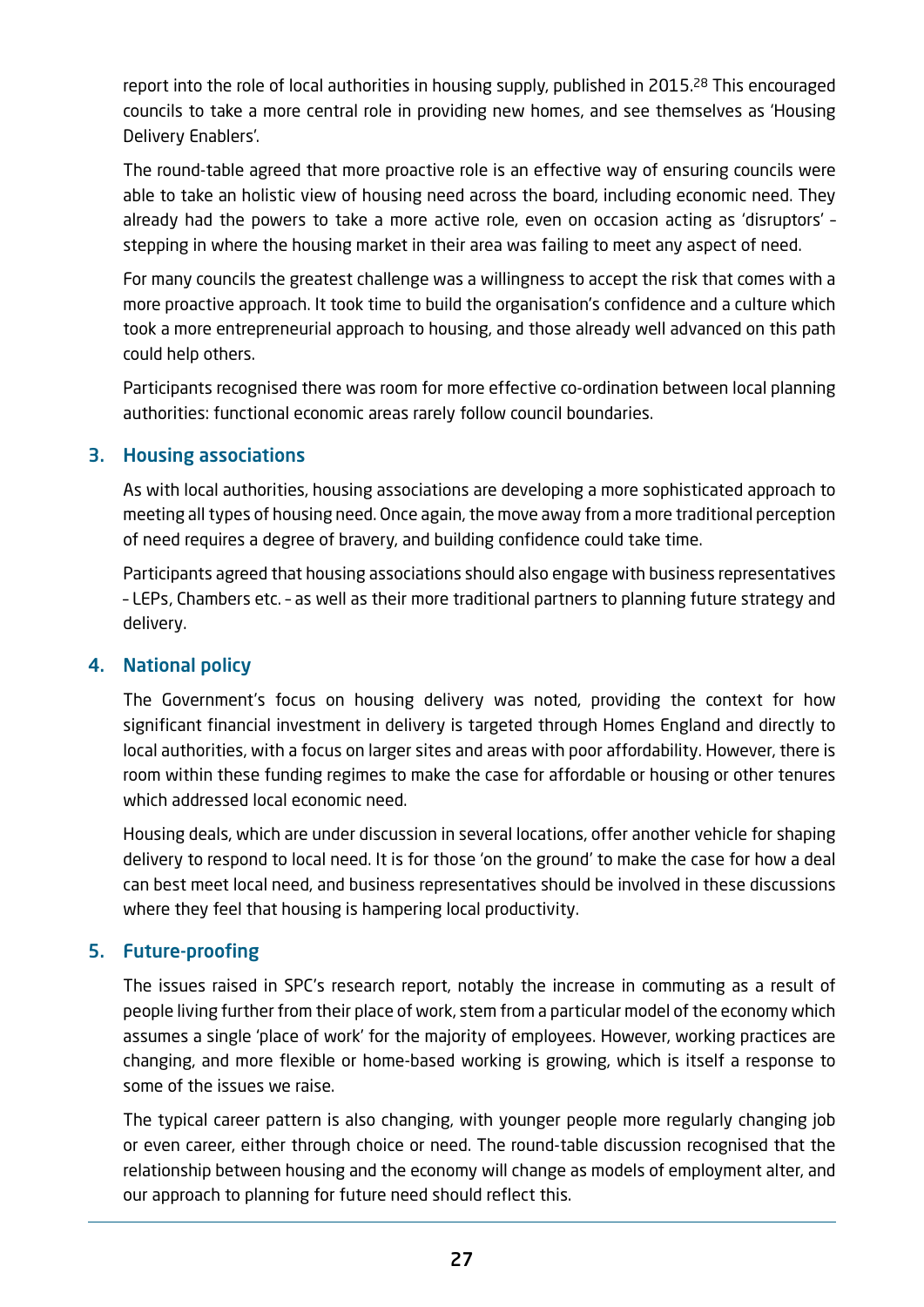# Policy recommendations

The SPC's research report clearly identifies the emerging challenges which high housing costs pose for our economy. Both the report and the round-table discussion identify that the way of tackling these challenges is through a closer, focused dialogue between business representatives (e.g. LEPs, Chambers of Commerce, the Federation of Small Businesses) and housing providers (local authorities and housing associations). Private developers will also need to contribute to that discussion.

Business representatives have a key role in articulating the case for the local economy. Local authorities, in taking responsibility for their communities, need to ensure they respond to all aspects of housing demand and ensure they have considered the economic as well as social cases when planning to meet future need.

Perhaps the strongest message from our research is that local councils, housing associations and other providers need to be proactive and creative in addressing housing need, taking responsibility for delivery across their area and being ready to step in where the market alone doesn't meet local need.

Drawing on our research and the discussions at the September round-table, the SPC make a number of policy recommendations below. It is for business organisations and housing providers in the Central South to decide how they wish to respond to these recommendations.

- 1. Housing providers councils and housing associations and business representatives should work together to ensure business has a clear voice in the discussion about future housing need and how it is best met.
- 2. LEPs should consider what role they can play in enabling the provision of housing to meet economic need within the constraints of their spending programmes.
- 3. Central and local government must together ensure that the needs of local economies are part of the wider debate about housing need, and that that debate is not simply focused on numbers.
- 4. Local planning authorities should ensure that their approach to planning for future housing need takes full account of the needs of the local economy alongside other pressures.
- 5. Neighbouring local planning authorities should work in partnership to develop a coherent view of how they could secure the housing necessary to support business across functional economic geographies.
- 6. Local authorities should adopt a pro-active approach to enabling housing delivery to meet all needs in their area, providing strategic clarity and creating opportunities for delivering new homes of all types and tenures, including through the imaginative use of public land.
- 7. Housing providers should create opportunities to share experience, ideas and best practice in new approaches to delivering a mix of housing. This will help build confidence and promote fresh thinking.
- 8. Housing providers and business representatives should maintain a dialogue with central government and Homes England to ensure funding programmes are sufficiently flexible to support diverse local initiatives.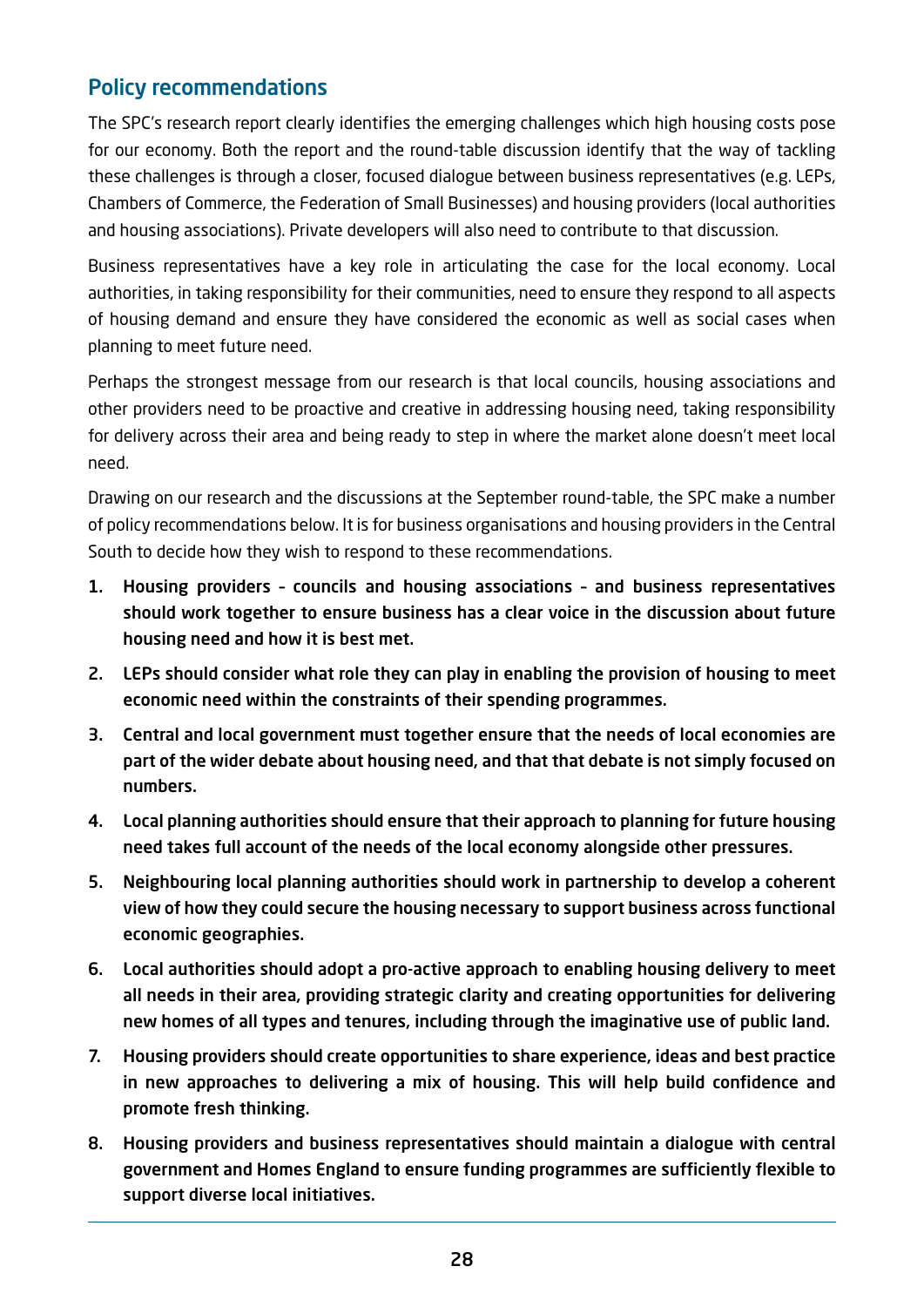We also suggest some immediate actions which respond to our findings:

- **•** LEP boards should plan to discuss the impact of housing costs on the local economy and consider what they might do to address challenges they identify.
- **•** Chambers of Commerce should discuss how they might seek the views of their members on the impact of housing costs on their business, and how those businesses might contribute to local policy making.
- **•** Housing providers and business representatives should arrange a joint event to raise awareness of the risks high housing costs pose to the local economy. It should be targeted at key local and national decision-makers, including council leaders and members of Parliament.
- **•** Local housing providers should arrange an event to share experience of new approaches to dealing with the failure of local markets to meet need.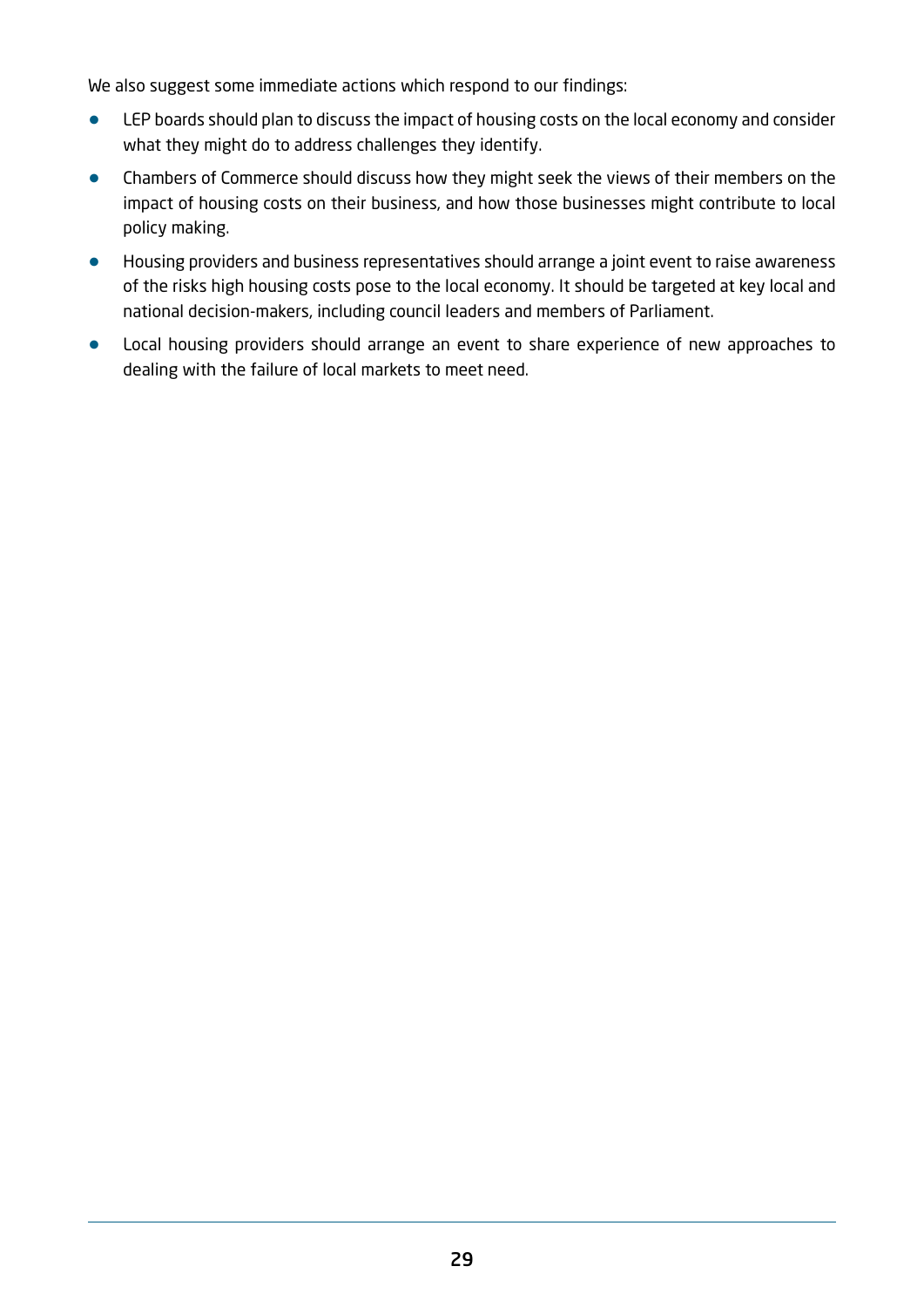# **References**

- 1. Fixing our broken housing market MHCLG (February 2017, Cm9352) https://assets.publishing.service.gov.uk/government/uploads/system/uploads/attachment\_data/ file/590464/Fixing\_our\_broken\_housing\_market\_-\_print\_ready\_version.pdf
- 2. National Planning Policy Framework: Annex 2 MHCLG (March 2012) https://www.gov.uk/guidance/national-planning-policy-framework/annex-2-glossary
- 3. https://voxeu.org/article/house-prices-and-uk-economy
- 4. http://news.bbc.co.uk/nol/shared/bsp/hi/pdfs/17\_03\_04\_barker\_review.pdf
- 5. https://www.weworkwithdata.com/
- 6. https://www.ons.gov.uk/peoplepopulationandcommunity/housing/datasets/ medianhousepricefornationalandsubnationalgeographiesquarterlyrollingyearhpssadataset09 – retrieved June 2018
- 7. https://www.ons.gov.uk/economy/inflationandpriceindices/datasets/ indexofprivatehousingrentalpricesreferencetables – retrieved June 2018
- 8. https://beta.ons.gov.uk/datasets/ashe-table-8-earnings/editions/time-series/versions/1 – retrieved June 2018
- 9. English Housing Survey 2016-17 https://assets.publishing.service.gov.uk/government/uploads/system/uploads/attachment\_data/ file/705821/2016-17\_EHS\_Headline\_Report.pdf
- 10. https://www.resolutionfoundation.org/data/housing/
- 11. 'There's a rentquake in English market towns, and we've barely noticed' Shelter blog (July 2018) blog.shelter.org.uk/2018/07/theres…
- 12. English Housing Survey 2016–17 (ibid)
- 13. https://www.nomisweb.co.uk/census/2011/dc4101ew retrieved June 2018
- 14. Based on Band 5 staff nurse with 3 years' experience (data from Royal College of Nursing)
- 15. Based on the mid-level of teacher on the main pay range, including London Fringe weighting where applicable (data from DfE)
- 16. 2001:

https://www.nomisweb.co.uk/query/construct/summary. asp?mode=construct&version=0&dataset=120 2011: https://www.nomisweb.co.uk/query/construct/summary. asp?reset=yes&mode=construct&dataset=1207&version=0&anal=1&initsel

- 17. https://www.theguardian.com/money/2017/dec/30/rail-season-tickets-sales-slide-passengersshun-rising-travel-costs
- 18. Housing and economic development needs assessments MHCLG (March 2015) https://www.gov.uk/guidance/housing-and-economic-development-needs-assessments – see also Housing delivery test – MHCLG (March 2018) https://assets.publishing.service.gov.uk/government/uploads/system/uploads/attachment\_data/ file/685292/Housing\_Delivery\_Test\_Measurement\_Rule\_Book.pdf
- 19. MHCLG Press Release (March 2018) https://www.gov.uk/government/news/government-action-on-councils-failing-to-plan-new-homes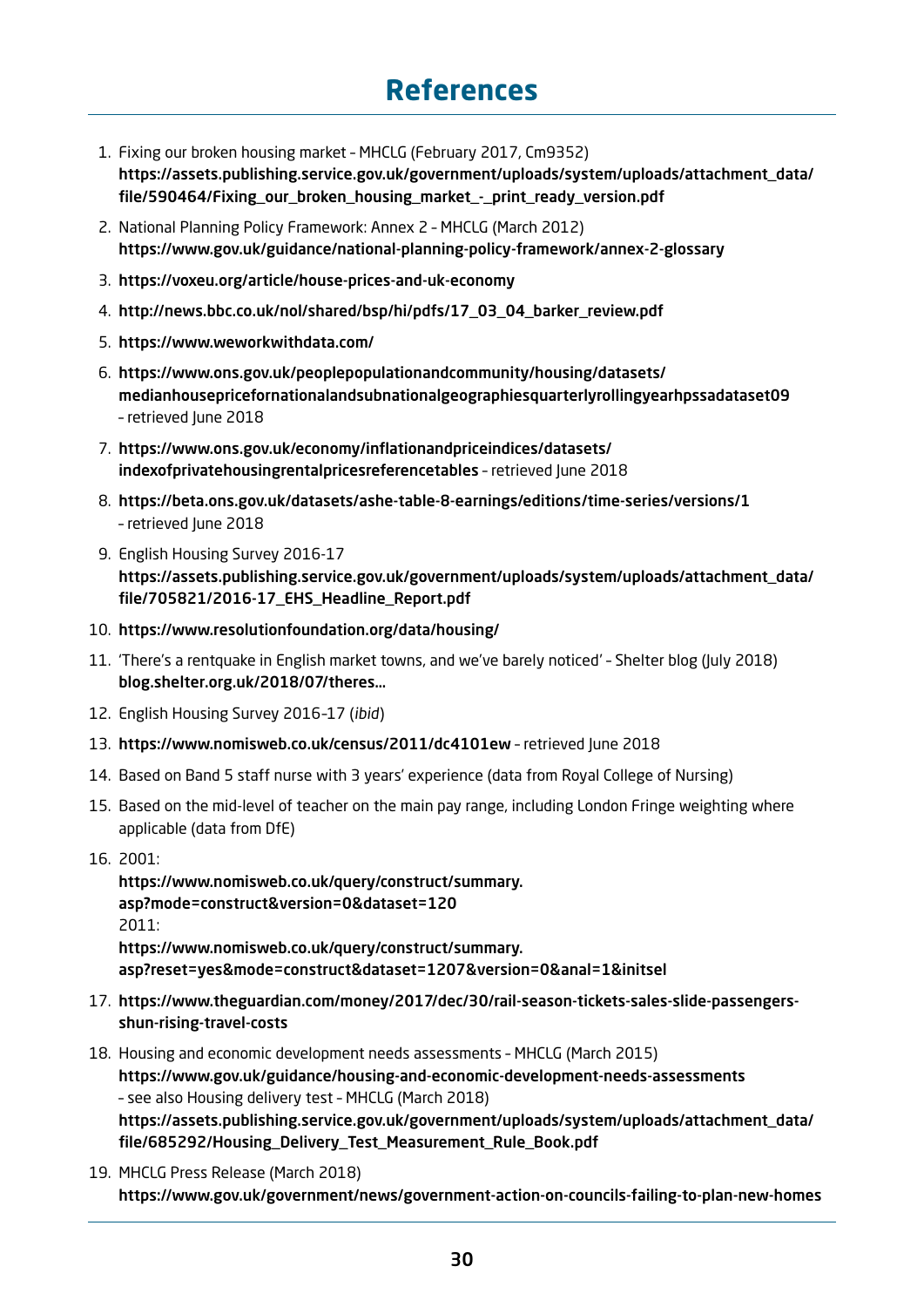- 20. Housing supply: what you need to know in five charts House of Commons Library (January 2017) https://commonslibrary.parliament.uk/insights/housing-supply-what-you-need-to-know-in-5-charts/
- 21. 'Requirement' is derived from https://www.gov.uk/government/consultations/planning-for-theright-homes-in-the-right-places-consultation-proposals#history and 'Rate' is the average of net additional dwellings provided over the last five years from Table 122 of the ONS data for each council (both retrieved June 2018) – https://www.gov.uk/government/statistical-data-sets/live-tables-on-netsupply-of-housing
- 22. SPC analysis of MHCLG data on affordable housing supply https://www.gov.uk/government/collections/affordable-housing-supply, see also Housing facts and figures: housing supply – Shelter http://england.shelter.org.uk/campaigns\_/why\_we\_campaign/housing\_facts\_and\_figures/ subsection?section=housing\_supply
- 23. MHCLG House Building Statistics https://www.gov.uk/government/collections/house-building-statistics
- 24. See for example Rightmove's June 2108 House price index report https://www.rightmove.co.uk/news/wp-content/uploads/2018/06/Rightmove-House-Price-Index-18-June-2018-Final.pdf
- 25. Which has recently been relaxed by MHCLG
- 26. See for example https://www.countycouncilsnetwork.org.uk/new-reports-back-a-larger-role-forcounties-in-planning-as-councils-warn-over-severe-need-for-affordable-homes/
- 27. Barriers to homeownership for young adults Institute for Fiscal Studies (2018) https://www.ifs.org.uk/uploads/publications/budgets/gb2018/GB9%20-%20housing%20 pre-release%20-%20final%20from%20Judith.pdf
- 28. The Elphicke-House Report From statutory provider to Housing Delivery Enabler: Review into the local authority role in housing supply (2015)

https://assets.publishing.service.gov.uk/government/uploads/system/uploads/attachment\_data/ file/398829/150126\_LA\_Housing\_Review\_Report\_FINAL.pdf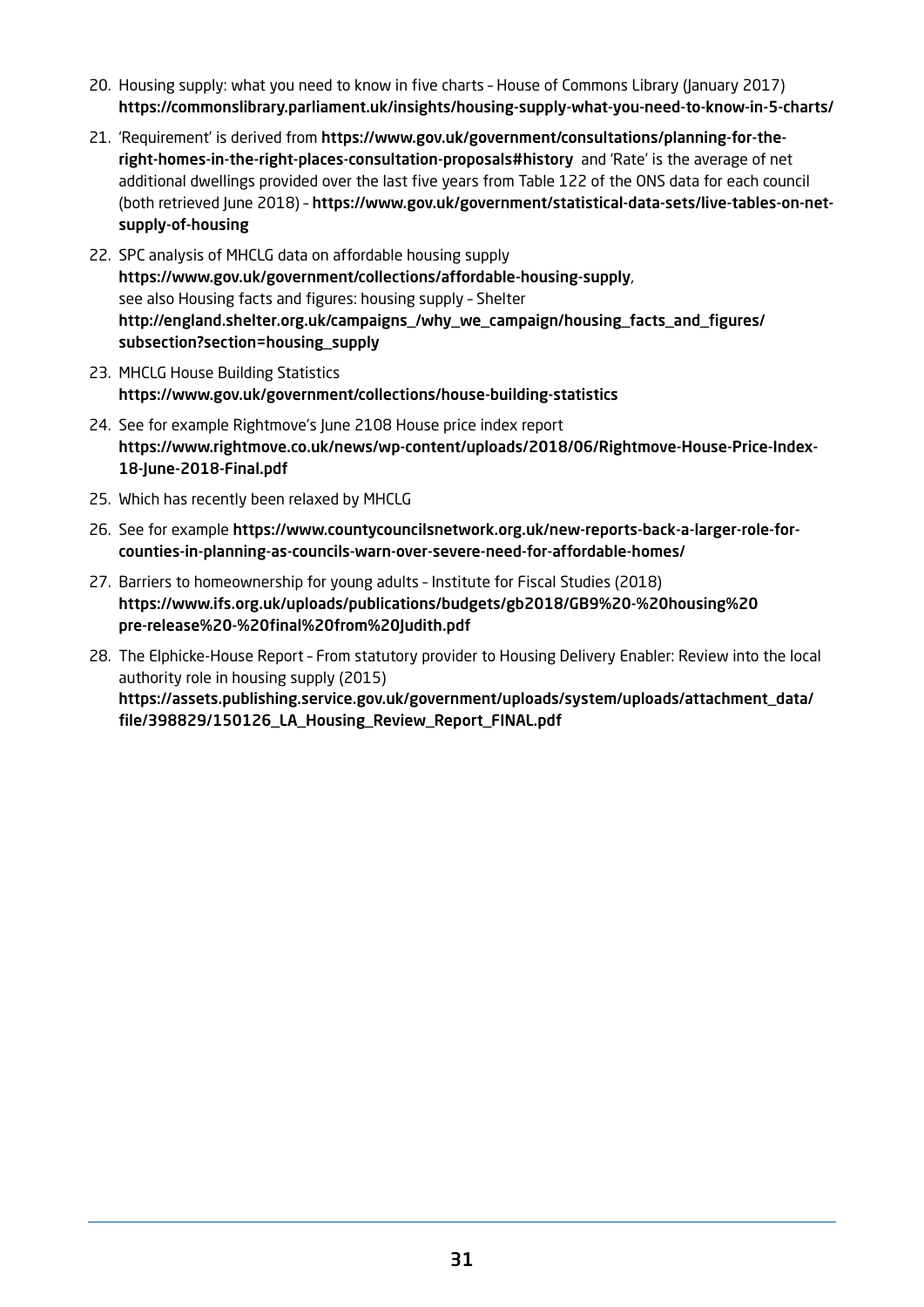# **Acknowledgements**

We are grateful to all those who contributed their time and knowledge to this study. In particular we would like to thank officers and/or members of the following organisations: BAE Systems, Blake Morgan Solicitors, Business South, Enterprise M3 LEP, Federation of Small Businesses, Hampshire Chamber of Commerce, Hampshire County Council, Marwell Zoo, Mole Valley District Council, Radian Group Limited, Simeon Morgan Farming, Solent LEP, Surrey County Council, Winchester City Council and Woking Borough Council.

Thanks are also due to Keith Miller at We Work With Data and Becky Lewis at The Insight Foundation who brought together the business survey, and to all the businesses and their employees who responded to that survey.

This work was made possible by support from the Radian Group Limited and Enterprise M3 LEP. We are very grateful to them for their sponsorship.

The views in this report are those of the Southern Policy Centre; any errors or omissions remain our own.

# **About the Southern Policy Centre**

The Southern Policy Centre was established in 2014 as the only cross-party think tank for central southern England. Our focus stretches from Dorset to West Sussex, and the Isle of Wight to Oxfordshire. We aim to provide a distinctive voice for the central South on questions of public policy.

The Southern Policy Centre's research interests range from exploring the future of public services to the use of open data and new forms of public participation in decision making.